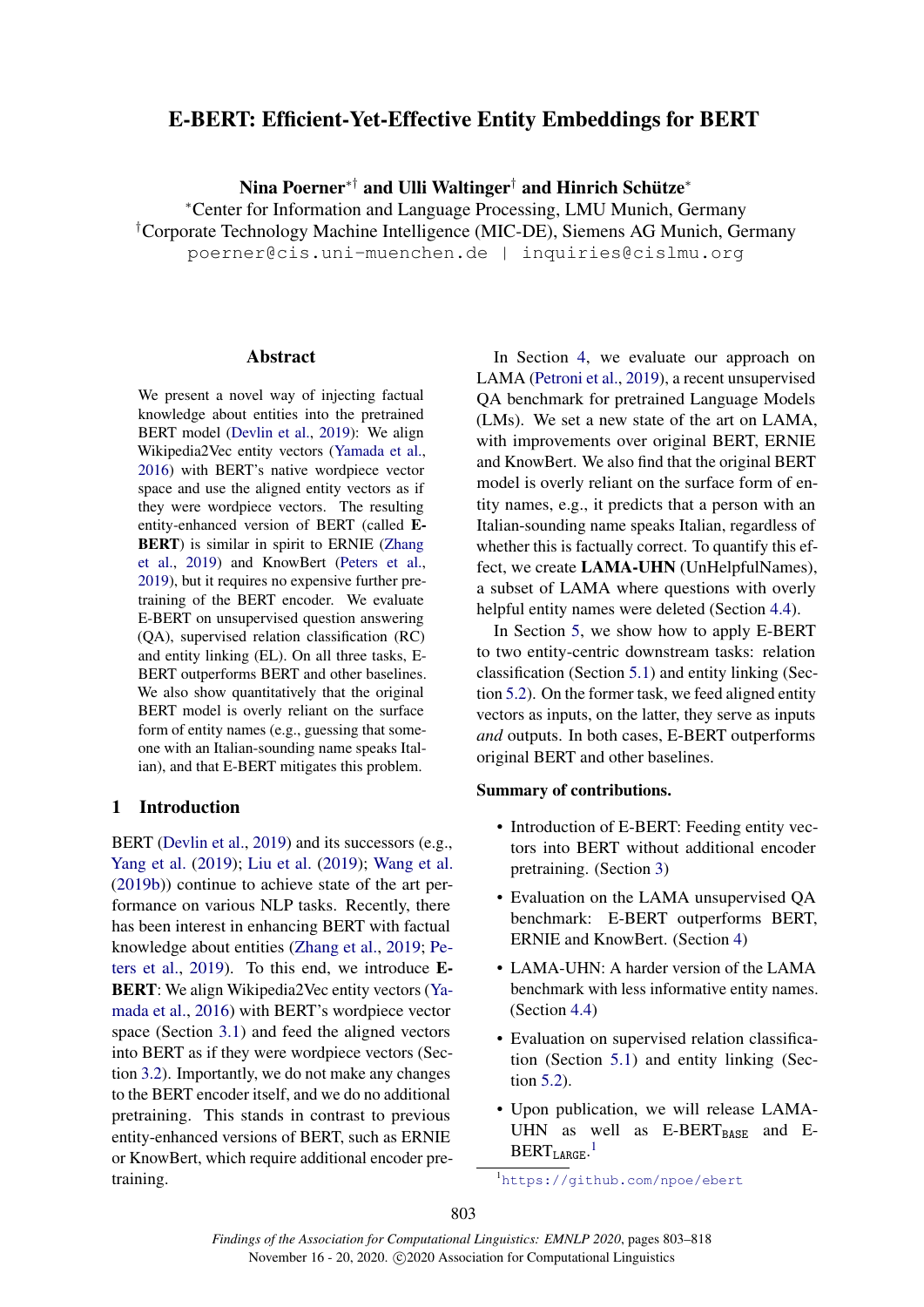### 2 Related work

### <span id="page-1-3"></span>2.1 BERT

BERT (Bidirectional Encoder Representations from Transformers) is a Transformer [\(Vaswani](#page-9-4) [et al.,](#page-9-4) [2017\)](#page-9-4) that was pretrained as a masked LM (MLM) on unlabeled text. At its base, BERT segments text into wordpieces from a vocabulary  $\mathbb{L}_{WP}$ . Wordpieces are embedded into real-valued vectors by a lookup function (denoted  $\mathcal{E}_{BERT} : \mathbb{L}_{WP} \rightarrow$  $\mathbb{R}^{d_{\text{BERT}}}$ ). The wordpiece vectors are combined with position and segment embeddings and then fed into a stack of Transformer layers (the encoder, denoted  $\mathcal{F}_{\text{BERT}}$ ). During pretraining, some wordpieces are replaced by a special *[MASK]* token. The output of BERT is fed into a final feed-forward net (the MLM head, denoted  $\mathcal{F}_{\text{MLM}}$ ), to predict the identity of the masked wordpieces. After pretraining, the MLM head is usually replaced by a task-specific layer, and the entire model is finetuned on supervised data.

#### 2.2 Entity-enhanced BERT

This paper adds to recent work on entity-enhanced BERT models, most notably ERNIE [\(Zhang et al.,](#page-10-1) [2019\)](#page-10-1) and KnowBert [\(Peters et al.,](#page-9-1) [2019\)](#page-9-1). ERNIE and KnowBert are based on the design principle that *BERT be adapted to entity vectors*: They introduce new encoder layers to feed pretrained entity vectors into the Transformer, and they require additional pretraining to integrate the new parameters. In contrast, E-BERT's design principle is that *entity vectors be adapted to BERT*, which makes our approach more efficient (see Section [3.3\)](#page-2-2).

Two other knowledge-enhanced MLMs are KEP-LER [\(Wang et al.,](#page-10-4) [2019c\)](#page-10-4) and K-Adapter [\(Wang](#page-9-5) [et al.,](#page-9-5) [2020\)](#page-9-5), which are based on Roberta [\(Liu et al.,](#page-9-2) [2019\)](#page-9-2) rather than BERT. Their factual knowledge does not stem from entity vectors – instead, they are trained in a multi-task setting on relation classification and knowledge base completion.

#### <span id="page-1-2"></span>2.3 Wikipedia2Vec

Wikipedia2Vec [\(Yamada et al.,](#page-10-0) [2016\)](#page-10-0) embeds words and entities (Wikipedia URLs) into a common space. Given a vocabulary of words  $\mathbb{L}_{\text{Word}}$ and a vocabulary of entities  $\mathbb{L}_{\text{Ent}}$ , it learns a lookup embedding function  $\mathcal{E}_{\text{Wikipedia}} : \mathbb{L}_{\text{Word}} \cup \mathbb{L}_{\text{Ent}} \rightarrow$  $\mathbb{R}^{d_{\text{Wikipedia}}}$ . The Wikipedia2Vec loss has three components: (1) skipgram Word2Vec [\(Mikolov et al.,](#page-9-6) [2013a\)](#page-9-6) operating on  $\mathbb{L}_{Word}$ , (2) a graph loss operating on the Wikipedia hyperlink graph, whose

vertices are  $\mathbb{L}_{\text{Ent}}$  and (3) a version of Word2Vec where words are predicted from entities. Loss (3) ensures that entities and words are embedded into the same space.

#### 2.4 Vector space alignment

Our vector space alignment strategy is inspired by cross-lingual word vector alignment (e.g., [Mikolov](#page-9-7) [et al.](#page-9-7) [\(2013b\)](#page-9-7); [Smith et al.](#page-9-8) [\(2017\)](#page-9-8)). A related method was recently applied by [Wang et al.](#page-9-9) [\(2019a\)](#page-9-9) to map cross-lingual word vectors into the multilingual BERT wordpiece vector space.

#### 2.5 Unsupervised QA

QA has typically been tackled as a supervised problem (e.g., [Das et al.](#page-9-10) [\(2017\)](#page-9-10); [Sun et al.](#page-9-11) [\(2018\)](#page-9-11)). Recently, there has been interest in using unsupervised LMs such as GPT-2 or BERT for this task [\(Radford](#page-9-12) [et al.,](#page-9-12) [2019;](#page-9-12) [Petroni et al.,](#page-9-3) [2019\)](#page-9-3). [Davison et al.](#page-9-13) [\(2019\)](#page-9-13) mine unsupervised commonsense knowledge from BERT, and [Jiang et al.](#page-9-14) [\(2019\)](#page-9-14) show the importance of using good prompts for unsupervised QA. None of this prior work differentiates quantitatively between factual knowledge of LMs and their ability to reason about the surface form of entity names.

### <span id="page-1-1"></span>3 E-BERT

### <span id="page-1-0"></span>3.1 Aligning entity and wordpiece vectors

Conceptually, we want to transform the vectors of the entity vector space  $\mathcal{E}_{\text{Wikipedia}}[\mathbb{L}_{\text{Ent}}]$  in such a way that they look to BERT like vectors from its native wordpiece vector space  $\mathcal{E}_{\text{BERT}}[\mathbb{L}_{\text{WP}}]$ . We model the transformation as an unconstrained linear mapping  $\mathbf{W} \in \mathbb{R}^{d_{\mathrm{BERT}} \times d_{\mathrm{Wikipedia}}}$ . Since  $\mathbb{L}_{\mathrm{WP}}$ does not contain any entities (i.e.,  $\mathbb{L}_{WP} \cap \mathbb{L}_{Ent} =$  $\{\}\)$ , we fit the mapping on  $\mathbb{L}_{WP} \cap \mathbb{L}_{Word}$ :

$$
\sum_{x \in \mathbb{L}_{\text{WP}} \cap \mathbb{L}_{\text{Word}}} ||\mathbf{W} \mathcal{E}_{\text{Wikipedia}}(x) - \mathcal{E}_{\text{BERT}}(x)||_2^2
$$

Since Wikipedia2Vec embeds  $\mathbb{L}_{Word}$  and  $\mathbb{L}_{Ent}$  into the same space (see Section [2.3\)](#page-1-2), W can be applied to  $L_{Ent}$  as well. We define the E-BERT embedding function as:

$$
\mathcal{E}_{\text{E-BERT}} : \mathbb{L}_{\text{Ent}} \to \mathbb{R}^{d_{\text{BERT}}}
$$

$$
\mathcal{E}_{\text{E-BERT}}(a) = \mathbf{W} \mathcal{E}_{\text{Wikipedia}}(a)
$$

Table [1](#page-2-3) shows that despite its simplicity, the linear mapping achieves high alignment accuracies on seen and unseen vector pairs.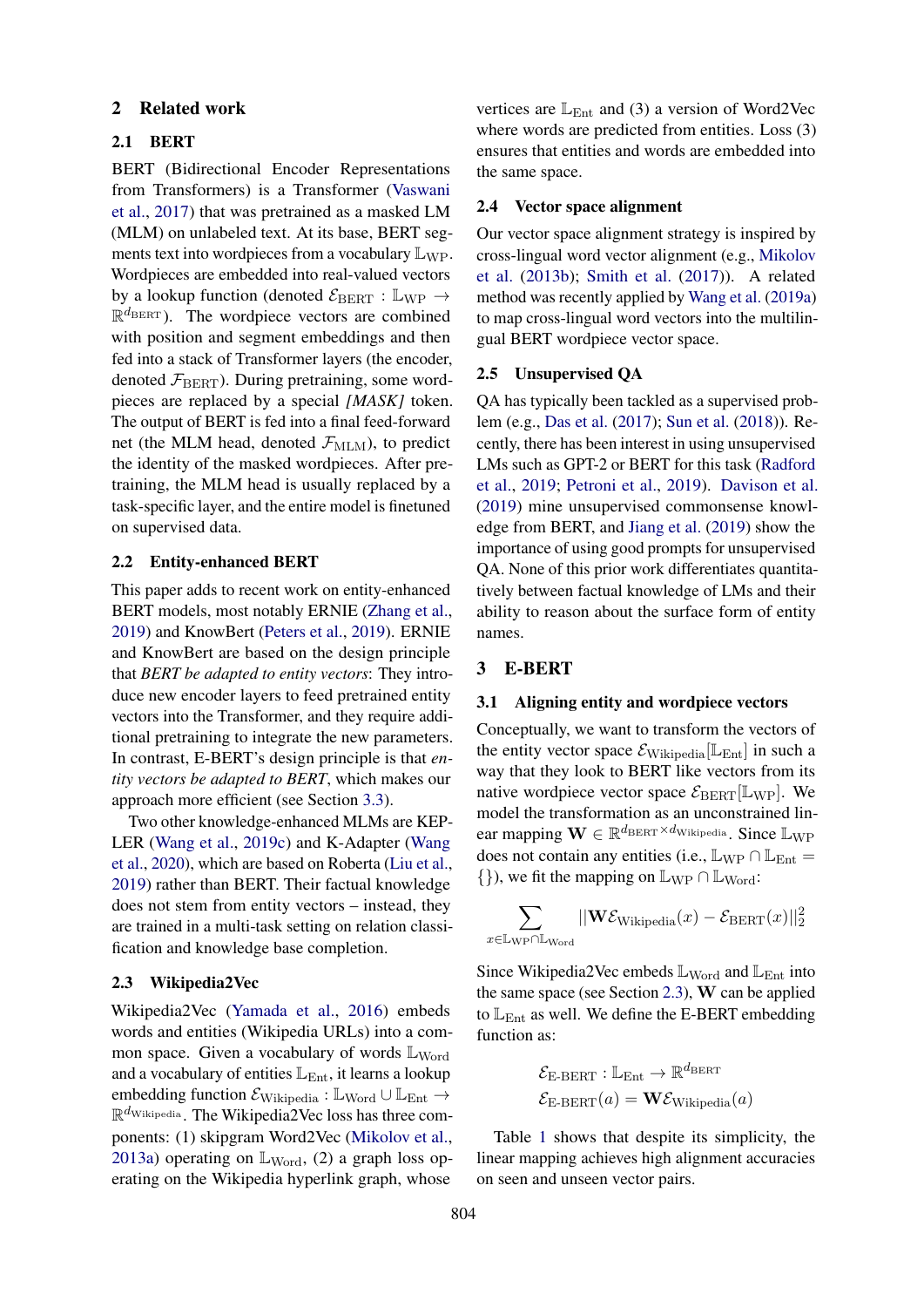<span id="page-2-3"></span>

|                          | Acc@1 | Acc $@5$ | Acc $@10$ |
|--------------------------|-------|----------|-----------|
| train $(19.6K$ words)    | 90.9  | 95.7     | 96.6      |
| development (2.2K words) | 83.0  | 90.9     | 92.6      |

Table 1:  $\mathbb{L}_{\text{Word}} \rightarrow \mathbb{L}_{\text{WP}}$  alignment accuracy (%), i.e., how often the correct wordpiece vector is among the top-K Nearest Neighbors (by cosine) of an aligned Wikipedia2Vec word vector. In this table, we hold out  $10\%$  of  $\mathbb{L}_{WP}\cap \mathbb{L}_{Word}$  as a development set. In all other experiments, we fit W on the entire intersection.

### <span id="page-2-0"></span>3.2 Using aligned entity vectors

We explore two strategies for feeding the aligned entity vectors into the BERT encoder:

E-BERT-concat. E-BERT-concat combines entity IDs and wordpieces by string concatenation, with the slash symbol as separator [\(Schick and](#page-9-15) Schütze, [2019\)](#page-9-15). For example, the wordpiecetokenized input

*The native language of Jean Mara ##is is [MASK] .*[2](#page-2-4)

#### becomes

*The native language of* Jean Marais */ Jean Mara ##is is [MASK] .*

The entity ID (bold) is embedded by  $\mathcal{E}_{\text{E-BERT}}$  and all wordpieces *(italics)* are embedded by  $\mathcal{E}_{\text{BERT}}$ (see Figure [1\)](#page-2-5). After the embedding operation, the sequence of vectors is combined with position and segment embeddings and fed into  $\mathcal{F}_{\text{BERT}}$ , just like any normal sequence of wordpiece vectors.

E-BERT-concat is comparable to ERNIE or KnowBert, which also represent entities as a combination of surface form (wordpieces) and entity vectors. But in contrast to ERNIE and KnowBERT, we do not change or further pretrain the BERT encoder itself.

E-BERT-replace. For ablation purposes, we define another variant of E-BERT that substitutes the entity surface form with the entity vector. With E-BERT-replace, our example becomes:

*The native language of* Jean Marais *is [MASK] .*

A note on entity links. So far, we assume that we know which Wikipedia entity ID a given string refers to, i.e., that we have access to gold entity links. Depending on the nature of the task, these gold entity links may be given as part of the dataset (RC task), or they may be heuristically annotated

<span id="page-2-5"></span>

Figure 1: Schematic depiction of E-BERT-concat.

(see Appendix on how to reverse-map LAMA entity names). In other scenarios, we need an entity linker. In this respect, E-BERT is comparable to ERNIE but not to KnowBert, which has a built-in latent entity linker. Alternatively, we can train E-BERT as an entity linker first (see Section [5.2\)](#page-6-0) and then use the resulting model to annotate training data for a different task.

### <span id="page-2-2"></span>3.3 Implementation

We train cased Wikipedia2Vec on a recent Wikipedia dump (2019-09-02), setting  $d_{\text{Wikipedia}} = d_{\text{BERT}}$ . We ignore Wikipedia pages with fewer than 5 links (Wikipedia2Vec's default), with the exception of entities needed for the downstream entity linking experiments (see Section [5.2\)](#page-6-0). This results in an entity vocabulary of size  $|\mathbb{L}_{\text{Ent}}| = 2.7 \text{M}^3$  $|\mathbb{L}_{\text{Ent}}| = 2.7 \text{M}^3$ .

Computational cost. Training Wikipedia2Vec took us ∼6 hours on 32 CPUs, and the cost of fitting the linear transformation  $W$  is negligible. We did not require a GPU. For comparison, Know-Bert W+W was pretrained for 1.25M steps on up to four Titan RTX GPUs, and ERNIE took one epoch on the English Wikipedia. (ERNIE's pretraining hardware was not disclosed, but it seems likely that a GPU was involved.)

### <span id="page-2-1"></span>4 Unsupervised QA

### <span id="page-2-7"></span>4.1 Data

The LAMA (LAnguage Model Analysis) benchmark [\(Petroni et al.,](#page-9-3) [2019\)](#page-9-3) probes for "factual and commonsense knowledge" of pretrained LMs. In

<span id="page-2-4"></span><sup>2</sup> For readability, we omit the special tokens *[CLS]* and *[SEP]* from all examples.

<span id="page-2-6"></span><sup>&</sup>lt;sup>3</sup>Due to the link threshold and some Wikidata-Wikipedia mismatches, we lack entity vectors for 6% of LAMA questions and 10% of FewRel sentences (RC experiment, see Section [5.1\)](#page-5-1). In these cases, we fall back onto using wordpieces only, i.e., onto standard BERT behavior.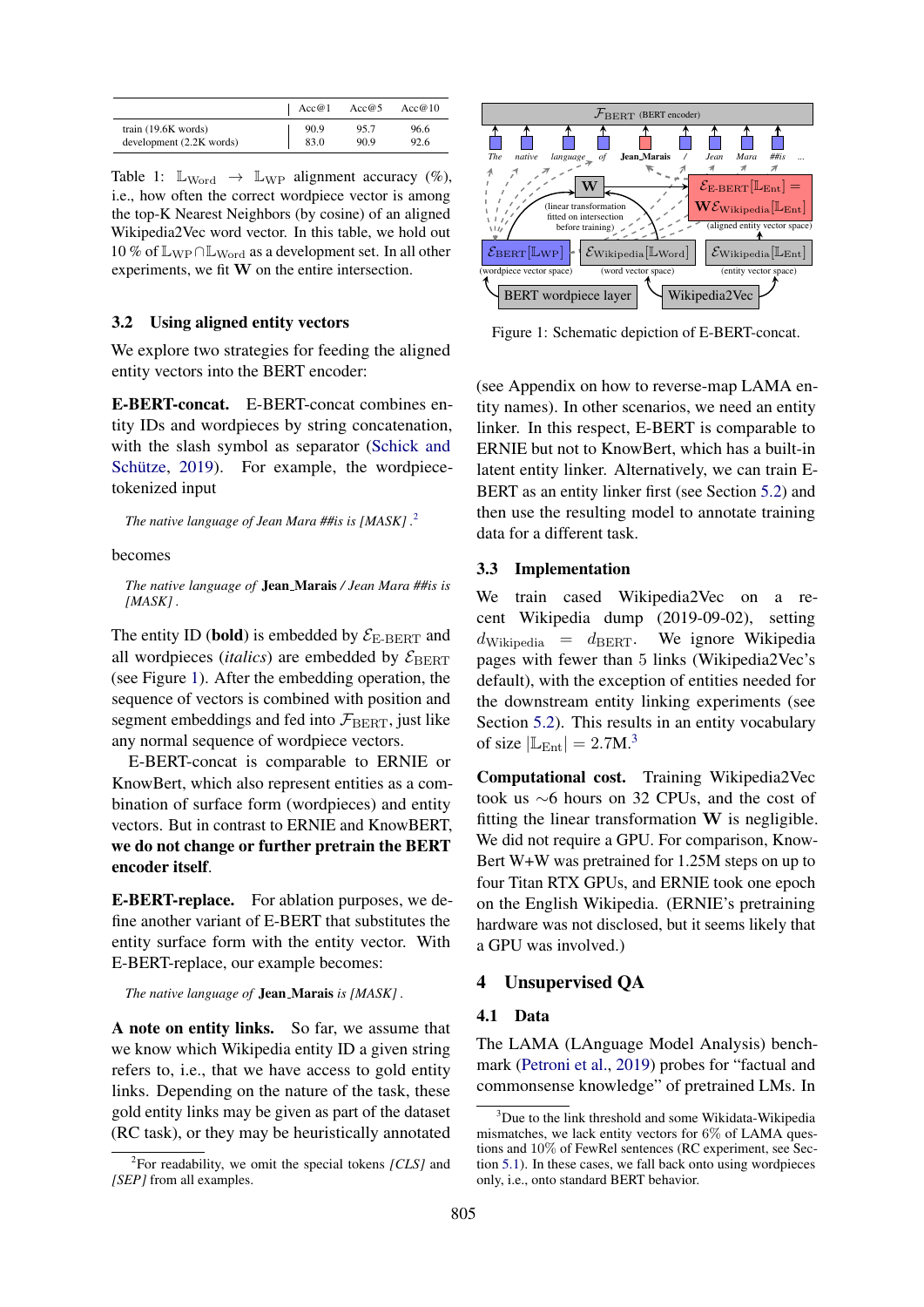this paper, we use LAMA-Google-RE and LAMA-T-REx [\(Elsahar et al.,](#page-9-16) [2018\)](#page-9-16), which are aimed at factual knowledge. Contrary to most previous work on QA, LAMA tests LMs without supervised finetuning. [Petroni et al.](#page-9-3) [\(2019\)](#page-9-3) claim that BERT's performance on LAMA is comparable with a knowledge base (KB) automatically extracted from text, and speculate that BERT and similar models "might become a viable alternative" to such KBs.

The LAMA task follows this schema: Given a KB triple (sub, rel, obj), the object is elicited with a relation-specific cloze-style question, e.g., (Jean Marais, native-language, French) becomes: "The native language of Jean Marais is [MASK]."<sup>[4](#page-3-1)</sup> The model predicts a probability distribution over a limited vocabulary  $\mathbb{L}_{\text{LAMA}} \subset \mathbb{L}_{\text{WP}}$ to replace [MASK], which is evaluated against the surface form of the object (here: *French*).

### 4.2 Baselines

Our primary baselines are cased BERTBASE and  $BERT<sub>LARGE</sub><sup>5</sup>$  $BERT<sub>LARGE</sub><sup>5</sup>$  $BERT<sub>LARGE</sub><sup>5</sup>$  as evaluated in [Petroni et al.](#page-9-3) [\(2019\)](#page-9-3). We also test ERNIE [\(Zhang et al.,](#page-10-1) [2019\)](#page-10-1)<sup>[6](#page-3-3)</sup> and KnowBert W+W [\(Peters et al.,](#page-9-1) [2019\)](#page-9-1),<sup>[7](#page-3-4)</sup> two entity-enhanced BERT $_{BASE}$ -type models.<sup>[8](#page-3-5)</sup> E-BERT, ERNIE and KnowBert have entity vocabularies of size 2.7M, 5M and 470K, respectively. As this might put KnowBert at a disadvantage, Table [4](#page-4-0) also reports performance on the subset of questions whose gold subject is known to KnowBert.

#### 4.3 Evaluation measure

We use the same evaluation measure as [Petroni](#page-9-3) [et al.](#page-9-3)  $(2019)$ : For a given k, we count a question as 1 if the correct answer is among the top- $k$  predictions and as 0 otherwise. [Petroni et al.](#page-9-3) [\(2019\)](#page-9-3) call this measure Precision@k (P@k). Since this is not in line with the typical use of the term "preci-

<span id="page-3-2"></span><sup>5</sup>[https://github.com/huggingface/](https://github.com/huggingface/transformers)

<span id="page-3-4"></span><span id="page-3-3"></span><sup>6</sup><https://github.com/thunlp/ERNIE> <sup>7</sup><https://github.com/allenai/kb>

<span id="page-3-6"></span>

|                     | original<br><b>BERT</b> | <b>E-BERT-</b><br>replace | E-BERT-<br>concat | <b>ERNIE</b> | Know-<br><b>Bert</b> |
|---------------------|-------------------------|---------------------------|-------------------|--------------|----------------------|
| Jean Marais         | French                  | French                    | French            | french       | french               |
| Daniel Ceccaldi     | Italian                 | French                    | French            | french       | italian              |
| Orane Demazis       | Albanian                | French                    | French            | french       | french               |
| Sylvia Lopez        | Spanish                 | French                    | Spanish           | spanish      | spanish              |
| <b>Annick Alane</b> | English                 | French                    | French            | english      | english              |

Table 2: Native language (LAMA-T-REx:P103) of French-speaking actors according to different models. Model size is BASE.

sion" in information retrieval [\(Manning et al.,](#page-9-17) [2008,](#page-9-17) p. 161), we call the evaluation measure Hits@k. Like [Petroni et al.](#page-9-3) [\(2019\)](#page-9-3), we first average within relations and then across relations.

### <span id="page-3-0"></span>4.4 LAMA-UHN

Imagine a person who claims to know a lot of facts. During a quiz, you ask them about the native language of actor Jean Marais. They correctly answer "French." For a moment you are impressed, until you realize that Jean is a typical French name. So you ask the same question about Daniel Ceccaldi (a French actor with an Italian-sounding name). This time, the person says "Italian."

If this quiz were a QA benchmark, the person would have achieved a respectable Hits@1 score of 50%. Yet, you doubt that they really *knew* the first answer.

Qualitative inspection of BERT's answers to LAMA suggests that the model often behaves less like a KB and more like the person just described. In Table [2](#page-3-6) for instance, BERT predicts native languages that are plausible for people's names, even when there is no factual basis for these predictions. This kind of name-based reasoning is a useful strategy for getting a high score on LAMA, as the correct answer and the best name-based guess tend to coincide (e.g., people with Italian-sounding names frequently speak Italian). Hence, LAMA in its current form cannot differentiate whether a model is good at reasoning about (the surface form of) entity names, good at memorizing facts, or both. To quantify the effect, we create LAMA-UHN (UnHelpful Names), a subset of LAMA where overly helpful entity names are heuristically deleted:

Heuristic 1 (string match filter). We first delete all KB triples (questions) where the correct answer (e.g., *Apple*) is a case-insensitive substring of the subject entity name (e.g., *Apple Watch*). This affects 12% of all triples, and up to 81% for individual relations (see Table [3,](#page-4-1) top).

<span id="page-3-1"></span><sup>4</sup>LAMA provides oracle entity IDs, however, they are not used by the BERT baseline. For a fair evaluation, we ignore them too and instead use the Wikidata query API ([https://](https://query.wikidata.org) [query.wikidata.org](https://query.wikidata.org)) to infer entity IDs from surface forms. See Appendix for details.

[transformers](https://github.com/huggingface/transformers)

<span id="page-3-5"></span><sup>&</sup>lt;sup>8</sup>ERNIE and KnowBert are uncased models. We therefore lowercase all questions for them and restrict predictions to the intersection of their wordpiece vocabulary with lowercased LLAMA. As a result, ERNIE and KnowBert select answers from ∼18K candidates (instead of ∼21K), which should work in their favor. We verify that all lowercased answers appear in this vocabulary, i.e., ERNIE and KnowBert are in principle able to answer all questions correctly.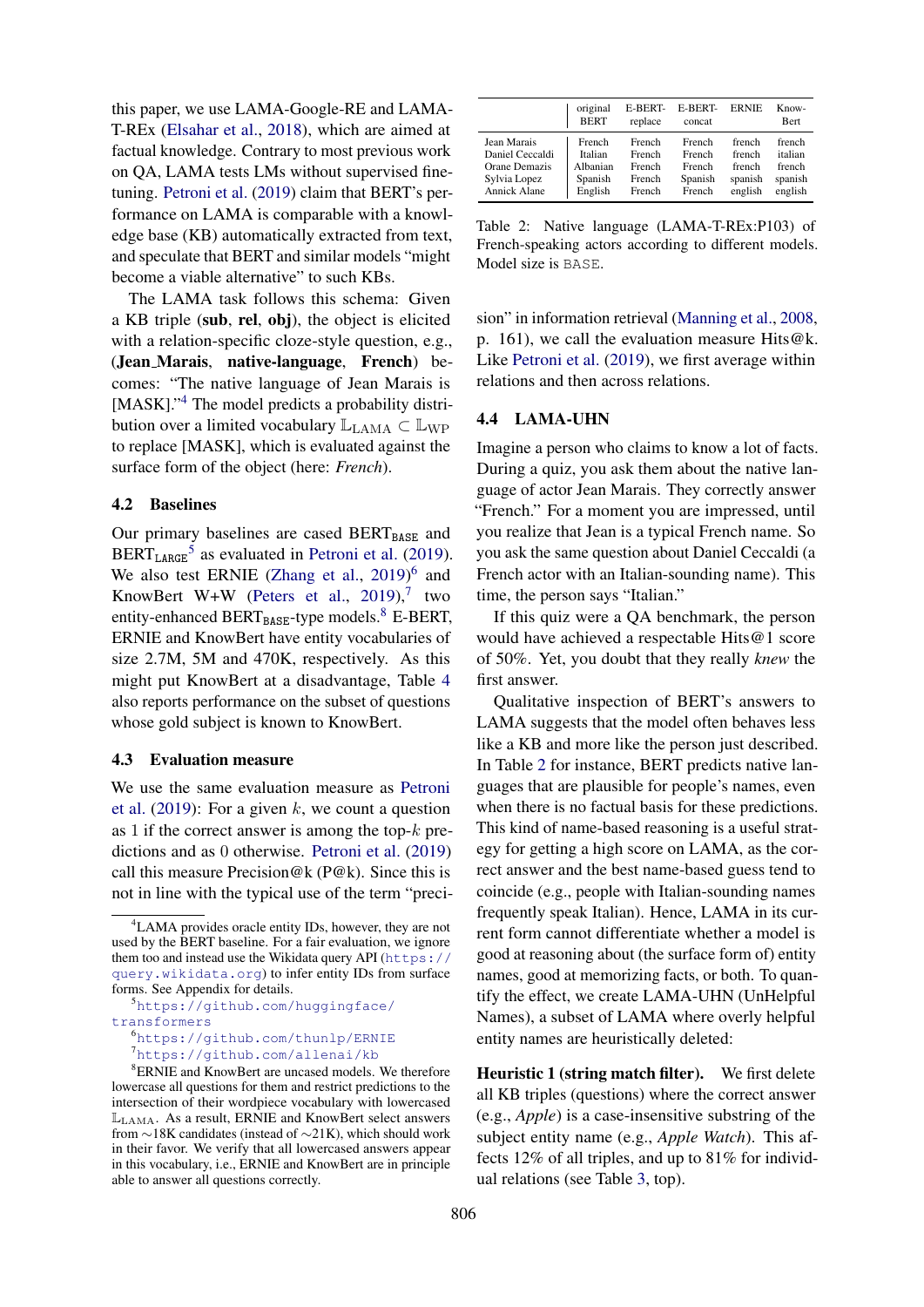<span id="page-4-1"></span>

| Heuristic           | Relation                                                                                                                                              | % deleted                       | Example of a deleted question                                                                                                                                                                                                                               |                                                 |
|---------------------|-------------------------------------------------------------------------------------------------------------------------------------------------------|---------------------------------|-------------------------------------------------------------------------------------------------------------------------------------------------------------------------------------------------------------------------------------------------------------|-------------------------------------------------|
| string match filter | T-REx:P176 (manufacturer)<br>T-REx:P138 (named after)<br>T-REx:P1001 (applies to jurisdiction)<br>T-REx:P279 (subclass of)<br>T-REx:P31 (instance of) | 81%<br>75%<br>73%<br>51%<br>39% | Fiat Multipla is produced by [MASK:Fiat].<br>Christmas Island is named after [MASK:Christmas].<br>Australian Senate is a legal term in [MASK:Australia].<br>lenticular galaxy is a subclass of [MASK:galaxy].<br>Tantalon Castle] is a [MASK:castle].       |                                                 |
| person name filter  | T-REx:P1412 (language used)<br>T-REx:P103 (native language)<br>T-REx:P27 (nationality)<br>T-REx:P20 (place of death)<br>T-REx:P19 (place of birth)    | 63%<br>58%<br>56%<br>31%<br>23% | Fulvio Tomizza used to communicate in [MASK:Italian].<br>The native language of Tommy Nilsson is [MASK:Swedish].<br>Harumi Inoue is a [MASK:Japan] citizen.<br>Avraham Harman died in [MASK:Jerusalem].<br>[Christel Bodenstein] was born in [MASK:Munich]. | (1,1)<br>$(-,1)$<br>$(1,-)$<br>$(1,-)$<br>(3,3) |

Table 3: Statistics and examples of LAMA questions with helpful entity names, which were deleted from LAMA-UHN. We show the top-5 most strongly affected relations per heuristic. Numbers in brackets indicate which part(s) of the person name triggered the person name filter, e.g., (-,1) means that the correct answer was ranked first for the person's last name, but was not in the top-3 for their first name.

<span id="page-4-0"></span>

|                                     | Model size                        |                         | <b>BASE</b>          |                      |                      | LARGE                |                         |                      |                      |               |
|-------------------------------------|-----------------------------------|-------------------------|----------------------|----------------------|----------------------|----------------------|-------------------------|----------------------|----------------------|---------------|
|                                     | Model<br>Dataset                  | original<br><b>BERT</b> | E-BERT-<br>replace   | E-BERT-<br>concat    | <b>ERNIE</b>         | Know-<br>Bert        | original<br><b>BERT</b> | E-BERT-<br>replace   | E-BERT-<br>concat    | K-<br>Adapter |
| All<br>subjects                     | 0 (original LAMA)<br>2 (LAMA-UHN) | 29.2<br>22.3<br>20.2    | 29.1<br>29.2<br>28.2 | 36.2<br>32.6<br>31.1 | 30.4<br>25.5<br>24.7 | 31.7<br>25.6<br>24.6 | 30.6<br>24.6<br>23.0    | 28.5<br>28.6<br>27.8 | 34.2<br>30.8<br>29.5 | 27.6<br>21.7  |
|                                     | LAMA-UHN complement               | 52.7                    | 25.9                 | 56.8                 | 36.2                 | 47.0                 | 52.7                    | 32.1                 | 34.5                 | <b>.</b>      |
| <b>KnowBert</b><br>subjects<br>only | 0 (original LAMA)<br>2 (LAMA-UHN) | 32.0<br>24.8<br>22.8    | 28.5<br>28.6<br>27.7 | 35.8<br>32.0<br>30.6 | 30.4<br>25.7<br>24.9 | 32.0<br>25.9<br>25.1 | 33.1<br>27.0<br>25.5    | 28.2<br>28.3<br>27.4 | 34.9<br>31.5<br>30.6 | - 1           |

Table 4: Mean Hits@1 on LAMA-Google-RE and LAMA-T-REx combined. 0: original LAMA dataset [\(Petroni](#page-9-3) [et al.,](#page-9-3) [2019\)](#page-9-3), 1: after string match filter, 2: after string match filter and person name filter (LAMA-UHN). "LAMA-UHN complement": Evaluating on all questions that were deleted from LAMA-UHN. "KnowBert subjects only": Evaluating on questions whose gold subject is in the KnowBert entity vocabulary. Results for K-Adapter are calculated from [Wang et al.](#page-9-5) [\(2020,](#page-9-5) Table 5). See Appendix for individual relations.

Heuristic 2 (person name filter). Entity names can be revealing in ways that are more subtle than string matches. As illustrated by our *Jean Marais* example, a person's name can be a useful prior for guessing their native language and by extension, their nationality, place of birth, etc. We therefore use cloze-style questions to elicit name associations inherent in BERT, and delete triples that correlate with them.

The heuristic is best explained via an example. Consider again (Jean Marais, native-language, French). We whitespace-tokenize the subject's surface form *Jean Marais* into *Jean* and *Marais*. If BERT considers either name to be a common French name, then a correct answer is insufficient evidence for factual knowledge about the entity Jean Marais. On the other hand, if neither *Jean* nor *Marais* are considered French, but a correct answer is given regardless, we consider it sufficient evidence of factual knowledge.

We query BERT with " $[X]$  is a common name in the following language:  $[MASK]$ ." for  $[X] =$ *Jean* and [X] = *Marais*. (Depending on the relation, we replace "language" with "city" or "country".) If *French* is among the top-3 answers for either question, we delete the original triple. We apply this heuristic to T-REx:P19 (place of birth), T-REx:P20 (place of death), T-REx:P27 (nationality), T-REx:P103 (native language), T-REx:P1412 (language used), Google-RE:place-of-death and Google-RE:place-of-birth. See Table [3](#page-4-1) (bottom) for examples and statistics.

### 4.5 Results and discussion

Table [4](#page-4-0) shows mean Hits@1 on the original LAMA dataset (0), after applying the string match filter (1), and after applying both filters (2, LAMA-UHN). We also show mean Hits@1 on the LAMA-UHN complement, i.e., on the set of all questions with helpful entity names.

E-BERT-concat<sub>BASE</sub> sets a new state of the art on LAMA, with major gains over original BERT. To understand why, compare the performances of original  $BERT_{BASE}$  and E-BERT-replace BASE on LAMA-UHN and the LAMA-UHN complement: On LAMA-UHN, BERTBASE drops by 9% (relative to original LAMA), while E-BERTreplace  $B_{\text{ASE}}$  drops by less than 1%. On the comple-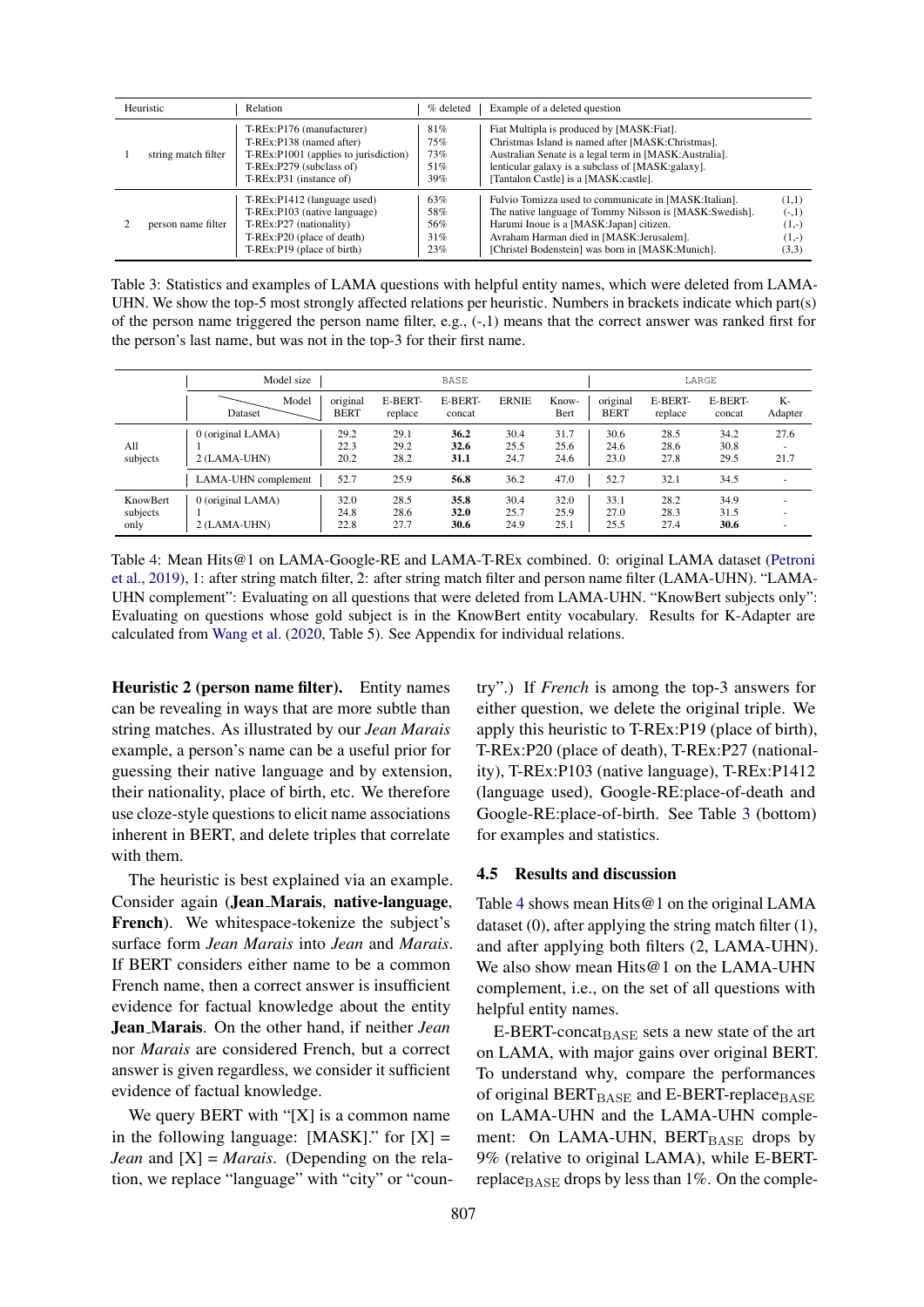<span id="page-5-2"></span>

Figure 2: Left y-axis (bars): delta in mean Hits@1 relative to BERT on individual LAMA relations. Right y-axis (crosses): frequency of questions where the answer is a substring of the subject entity name (i.e., questions that would be deleted by the string match filter). Model size: BASE. Due to space constraints, we only show relations with max absolute delta  $> 0.075$ .

ment,  $BERT_{BASE}$  gains over 20%, while E-BERTreplace<sub>BASE</sub> drops slightly. This suggests that BERT's performance on original LAMA is partly due to the exploitation of helpful entity names, while that of E-BERT-replace is due to factual knowledge. Since  $E$ -BERT-concat $B$ ASE has access to entity names *and* entity vectors, it can leverage and combine these complementary sources of information.

For a more in-depth analysis, Figure [2](#page-5-2) shows Delta(Hits@1) w.r.t. BERT (bars, left axis) on individual relations, along with the frequency of questions whose correct answer is a substring of the subject name (crosses, right axis). The losses of E-BERT-replace are almost exclusively on relations with a high frequency of "easy" substring answers, while its gains are on relations where such answers are rare. E-BERT-concat mitigates most of the losses of E-BERT-replace while keeping most of its gains. Figure [3](#page-6-1) shows that gains of E-BERTconcat over BERT, KnowBert and ERNIE in terms of mean Hits@k are especially big for  $k > 1$ . This means that while E-BERT-concat is moderately better than the baselines at giving the correct answer, it is a lot better at "almost giving the correct an-swer". [Petroni et al.](#page-9-3) [\(2019\)](#page-9-3) speculate that even when factual knowledge is not salient enough for a top-1 answer, it may still be useful when finetuning on a downstream task.

#### <span id="page-5-0"></span>5 Downstream tasks

We now demonstrate how to use E-BERT on two downstream tasks: relation classification (RC) and entity linking (EL). In both experiments, we keep the embedding layer ( $\mathcal{E}_{\text{BERT}}$  and/or  $\mathcal{E}_{\text{E-BERT}}$ ) fixed but finetune all other encoder parameters. We use the BERT $_{\text{BASE}}$  architecture throughout.

#### <span id="page-5-1"></span>5.1 Relation classification

In relation classification (RC), a model learns to predict the directed relation of entities  $a_{sub}$  and  $a_{\text{obj}}$  from text. For instance, given the sentence

*Taylor was later part of the ensemble cast in MGM 's classic World War II drama " Battleground " ( 1949 ) .*

with surface forms *Battleground* and *World War II* referring to  $a_{sub}$  = **Battleground (film)** and  $a_{\text{obj}}$  = **Word\_War\_II**, the model should predict the relation primary-topic-of-work. We have three ways of embedding this example:

- original BERT (wordpieces): *[...] classic World War II drama " Battle ##ground " ( 1949 ) .*
- E-BERT-concat: *[...] classic* World War II */ World War II drama "* Battleground (film) */ Battle ##ground " ( 1949 ) .*
- E-BERT-replace: *[...] classic* World War II *drama "* Battleground (film) *" ( 1949 ) .*

As before, entity IDs (bold) are embedded by  $\mathcal{E}_{\text{E-BERT}}$  and wordpieces *(italics)* by  $\mathcal{E}_{\text{BERT}}$ .

Baselines. To assess the impact of vector space alignment, we train two additional models (Wikipedia2Vec-BERT-concat and Wikipedia2Vec-BERT-replace) that feed nonaligned Wikipedia2Vec vectors directly into BERT (i.e., they use  $\mathcal{E}_{\text{Wikipedia}}$  instead of  $\mathcal{E}_{\text{E-BERT}}$  to embed entity IDs).

Data. We evaluate on a preprocessed dataset from [Zhang et al.](#page-10-1) [\(2019\)](#page-10-1), which is a subset of the FewRel corpus [\(Sun et al.,](#page-9-11) [2018\)](#page-9-11) (see Appendix for details). We use the FewRel oracle entity IDs, which are also used by ERNIE. Our entity coverage is lower than ERNIE's (90% vs. 96%), which should put us at a disadvantage. See Appendix for details on data and preprocessing.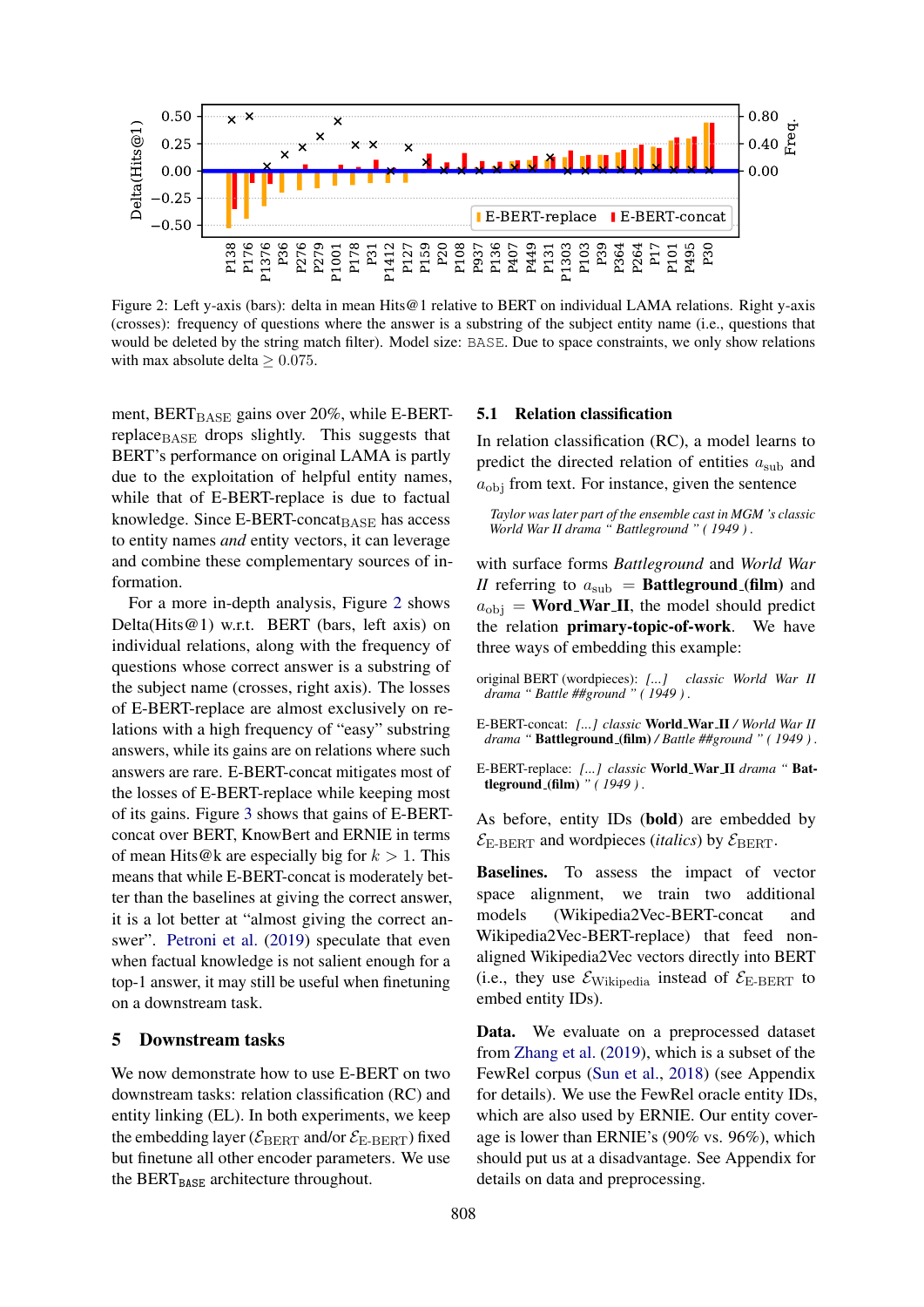<span id="page-6-1"></span>

Figure 3: Mean Hits@k for different k. Model size: BASE. The x-axis is on a logarithmic scale.

<span id="page-6-2"></span>

|                                                         |                                     | dev set |                                                                                                                   |       | test set |       |
|---------------------------------------------------------|-------------------------------------|---------|-------------------------------------------------------------------------------------------------------------------|-------|----------|-------|
|                                                         | P                                   | R       | F1                                                                                                                | P     | R        | F1    |
| original BERT<br>E-BERT-concat<br>E-BERT-replace        |                                     |         | 85.88 85.81 85.75 85.57 85.51 85.45<br>88.35 88.29 88.19 88.51 88.46 88.38<br>87.24 87.15 87.09 87.34 87.33 87.22 |       |          |       |
| Wikipedia2Vec-BERT-concat<br>Wikipedia2Vec-BERT-replace | 85.96 85.71 85.69 85.94 85.93 85.84 |         | 77.25 77.11 77.07 77.63 77.52 77.45                                                                               |       |          |       |
| ERNIE (Zhang et al., 2019)                              |                                     |         |                                                                                                                   | 88.49 | 88.44    | 88.32 |

Table 5: RC macro precision, recall and F1 (%).

Modeling and hyperparameters. We adopt the setup and hyperparameters of [Zhang et al.](#page-10-1) [\(2019\)](#page-10-1): We use the *#* and *\$* tokens to mark subject and object spans in the input, and we feed the last contextualized vector of the *[CLS]* token into a randomly initialized softmax classifier. Like [Zhang](#page-10-1) [et al.](#page-10-1) [\(2019\)](#page-10-1), we use the Adam optimizer [\(Kingma](#page-9-18) [and Ba,](#page-9-18) [2014\)](#page-9-18) with a linear learning rate scheduler (10% warmup) and a batch size of 32. We tune the number of training epochs and the peak learning rate on the same parameter ranges as [Zhang et al.](#page-10-1) [\(2019\)](#page-10-1). See Appendix for details.

Results and discussion. E-BERT-concat performs better than original BERT and slightly better than ERNIE (Table [5\)](#page-6-2). Recall that ERNIE required additional encoder pretraining to achieve this result. Interestingly, E-BERT-replace (which is entity-only) beats original BERT (which is surfaceform-only), i.e., aligned entity vectors seem to be more useful than entity names for this task. The drop in F1 from E-BERT to Wikipedia2Vec-BERT shows the importance of vector space alignment.

### <span id="page-6-0"></span>5.2 Entity linking

Entity linking (EL) is the task of detecting entity spans in a text and linking them to the underlying entity ID. While there are recent advances in fully end-to-end EL [\(Broscheit,](#page-9-19) [2019\)](#page-9-19), the task is typically broken down into three steps: (1) detecting spans that are potential entity spans, (2) generating sets of candidate entities for these spans, (3) selecting the correct candidate for each span.

For steps (1) and (2), we use KnowBert's candidate generator [\(Peters et al.,](#page-9-1) [2019\)](#page-9-1), which is based on a precomputed span-entity co-occurrence table [\(Hoffart et al.,](#page-9-20) [2011\)](#page-9-20). Given an input sentence, the generator finds all spans that occur in the table, and annotates each with a set of candidates  $A = \{a_1 \dots a_N\}$  and prior probabilities  $\{p(a_1) \dots p(a_N)\}\$ . Note that the candidates and priors are span- but not context-specific, and that the generator may over-generate. For step (3), our model must therefore learn to (a) reject overgenerated spans and (b) disambiguate candidates based on context.

Modeling. Recall that BERT was pretrained as a masked LM (MLM). Given a wordpiece-tokenized input X with  $x_i = [MASK]$ , it predicts a probability distribution over  $\mathbb{L}_{WP}$  to replace  $x_i$ :

$$
p(w|X) \propto \exp(\mathbf{e}_w \cdot \mathcal{F}_{\text{MLM}}(\mathbf{h}_i) + b_w)
$$
 (1)

where  $h_i$  is the contextualized embedding of [*MASK*],  $b_w$  is a learned bias and  $\mathbf{e}_w = \mathcal{E}_{\text{BERT}}(w)$ . (See also Section [2.1](#page-1-3) for notation.) Since  $\mathcal{E}_{\text{E-BERT}}[\mathbb{L}_{\text{Ent}}]$  is aligned with  $\mathcal{E}_{\text{BERT}}[\mathbb{L}_{\text{WP}}]$ , the pretrained MLM should have a good initialization for predicting entities from context as well.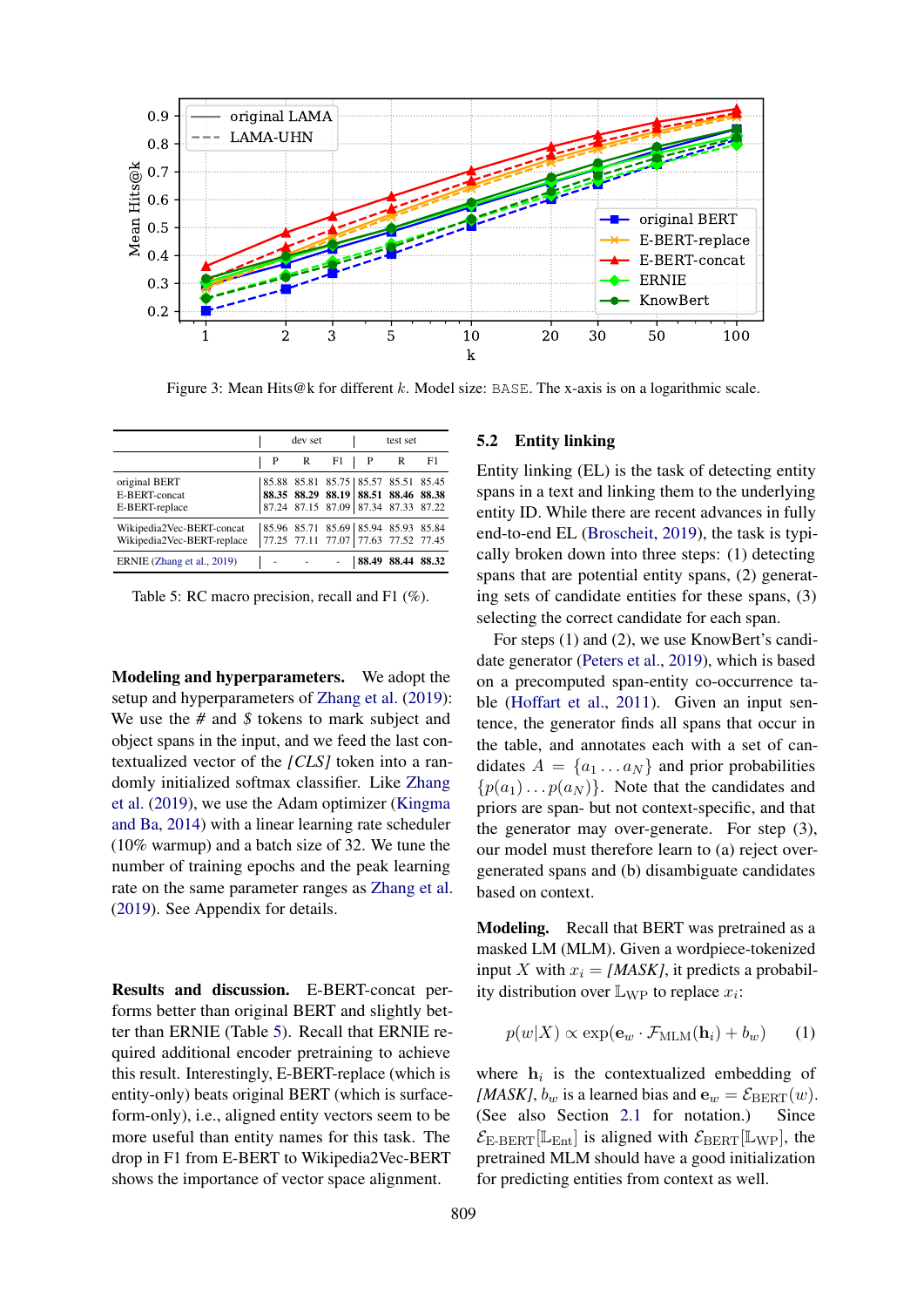<span id="page-7-5"></span>

Figure 4: Schematic depiction of E-BERT-MLM in inference mode, predicting an entity vector for the name "Platt" in context. Blue:  $\mathcal{E}_{\text{BERT}}$  wordpiece vectors. Red:  $\mathcal{E}_{\text{E-BERT}}$  entity vectors. The candidates A and their priors  $p(a)$  are given by the candidate generator. Assume that the entity Tony Adams (footballer) was decoded in a previous iteration (see "Iterative refinement").

Based on this intuition, our E-BERT-MLM model repurposes the MLM for the entity selection step. Given a wordpiece-tokenized span  $s_1 \ldots s_T$ with left context  $l_1 \dots l_{T_l}$ , right context  $r_1 \dots r_{T_r}$ , candidates A and priors  $p(a)$ , we define:

$$
X = l_1 \dots l_{T_l} \left[ E \cdot \text{MASK} \right] / s_1 \dots s_{T_s} * r_1 \dots r_{T_r}
$$

All tokens in X except *[E-MASK]* are embedded by  $\mathcal{E}_{\text{BERT}}$ . [E-MASK] is embedded as  $\frac{1}{|A|} \sum_{a \in A} \mathcal{E}_{\text{E-BERT}}(a)$ , to inform the encoder about its options for the current span. (See Table [6](#page-7-0) for an ablation with the standard *[MASK]* token.)

The output probability distribution for *[E-MASK]* is not defined over  $\mathbb{L}_{WP}$  but over  $A \cup \{\epsilon\},\$ where  $\epsilon$  stands for rejected spans (see below):

$$
p(a|X) \propto \exp(\mathbf{e}_a \cdot \mathcal{F}_{\text{MLM}}(\mathbf{h}_{T_l+1}) + b_a)
$$
 (2)

where  $e_a = \mathcal{E}_{\text{E-BERT}}(a)$  and  $b_a = \log(p(a))$ . The null-entity  $\epsilon$  has parameters  $\mathbf{e}_{\epsilon}, b_{\epsilon}$  that are trained from scratch.

Finetuning. We finetune E-BERT-MLM on the training set to minimize  $\sum_{(X,\hat{a})} -\log(p(\hat{a}|X)),$ where  $(X, \hat{a})$  are pairs of potential spans and their gold entities. If  $X$  has no gold entity (if it was over-generated), then  $\hat{a} = \epsilon$ .<sup>[10](#page-7-2)</sup>

<span id="page-7-0"></span>

|                                   |       | $AIDA-A$ (dev) |       | $AIDA-B$ (test) |
|-----------------------------------|-------|----------------|-------|-----------------|
|                                   | Micro | Macro          | Micro | Macro           |
| E-BERT-MLM                        | 90.8  | 89.1           | 85.0  | 84.2            |
| w/o iterative refinement          | 90.6  | 89.0           |       |                 |
| w/ standard [MASK] token          | 90.3  | 88.8           |       | ۰               |
| Wikipedia2Vec-BERT-MLM            | 88.7  | 86.4           | 80.6  | 81.0            |
| Wikipedia2Vec-BERT-random         | 88.2  | 86.1           | 80.5  | 81.2            |
| Kolitsas et al. (2018)            | 89.4  | 86.6           | 82.4  | 82.6            |
| Broscheit (2019)                  | 86.0  |                | 79.3  |                 |
| KnowBert (Peters et al., 2019)    | 82.1  |                | 73.7  |                 |
| Chen et al. $(2019)$ <sup>†</sup> | 92.6  | 93.6           | 87.5  | 87.7            |

Table 6: F1  $(\%)$  on AIDA after finetuning. <sup>†</sup>Might not be comparable: [Chen et al.](#page-9-22) [\(2019\)](#page-9-22) evaluate on invocabulary entities only, without ensuring (or reporting) the vocabulary's coverage of the AIDA data.

Iterative refinement. We found it useful to iteratively refine predictions during inference, similar to techniques from non-autoregressive Machine Translation [\(Ghazvininejad et al.,](#page-9-23) [2019\)](#page-9-23). We start with a wordpiece-tokenized input, e.g.:

*Adams and P ##latt are both injured and will miss England 's opening World Cup qualifier ...*

We make predictions for all potential spans that the candidate generator finds in the input. We gather all spans with  $\arg \max_a[p(a|X)] \neq \epsilon$ , sort them by  $1-p(\epsilon|X)$  and replace the top- $k^{11}$  $k^{11}$  $k^{11}$  non-overlapping spans with the predicted entity. Our previous example might be partially decoded as:

Tony Adams (footballer) *and P ##latt are both injured and will miss England 's opening* 1998 FIFA World Cup *qualifier ...*

In the next iteration, decoded entities (bold) are represented by  $\mathcal{E}_{\text{E-BERT}}$  in the input, while nondecoded spans continue to be represented by  $\mathcal{E}_{\text{BERT}}$  (see Figure [4\)](#page-7-5). We set the maximum number of iterations to  $J = 3$ , as there were no improvements beyond that point on the dev set.

<span id="page-7-3"></span>Baselines. We train two baselines that combine BERT and Wikipedia2Vec without vector space alignment:

Wikipedia2Vec-BERT-MLM: BERT and its pretrained MLM head, finetuned to predict nonaligned Wikipedia2Vec vectors. In practice, this means replacing  $\mathcal{E}_{\text{E-BERT}}$  with  $\mathcal{E}_{\text{Wikipedia}}$ in Eq. [2.](#page-7-3) Embedding the *[E-MASK]* token with non-aligned  $\mathcal{E}_{\text{Wikipedia}}$  led to a drop in dev set micro F1, therefore we report this baseline with the standard *[MASK]* token.

<span id="page-7-1"></span><sup>&</sup>lt;sup>9</sup>To understand why we set  $b_a = \log(p(a))$ , assume that the priors are implicitly generated as  $p(a) = \exp(b_a)/Z$ , with  $Z = \sum_{a'} \exp(b_{a'})$ . It follows that  $b_a = \log(p(a)) + \log(Z)$ . Since  $\log(Z)$  is the same for all a', and the softmax function is invariant to constant offsets, we can drop  $log(Z)$  from Eq. [2.](#page-7-3)

<span id="page-7-2"></span><sup>&</sup>lt;sup>10</sup>If  $\hat{a} \neq \epsilon \wedge \hat{a} \notin A$ , we remove the span from the training set. We do not do this at test time, i.e., we evaluate on all gold standard entities.

<span id="page-7-4"></span> $11k = \operatorname{ceil}(\frac{j(m+n)}{J}) - m$ , where  $1 \le j \le J$  is the current iteration,  $m$  is the number of already decoded entities from previous iterations, and  $n = |\{X : \text{argmax}_a[p(a|X)] \neq \epsilon\}|$ .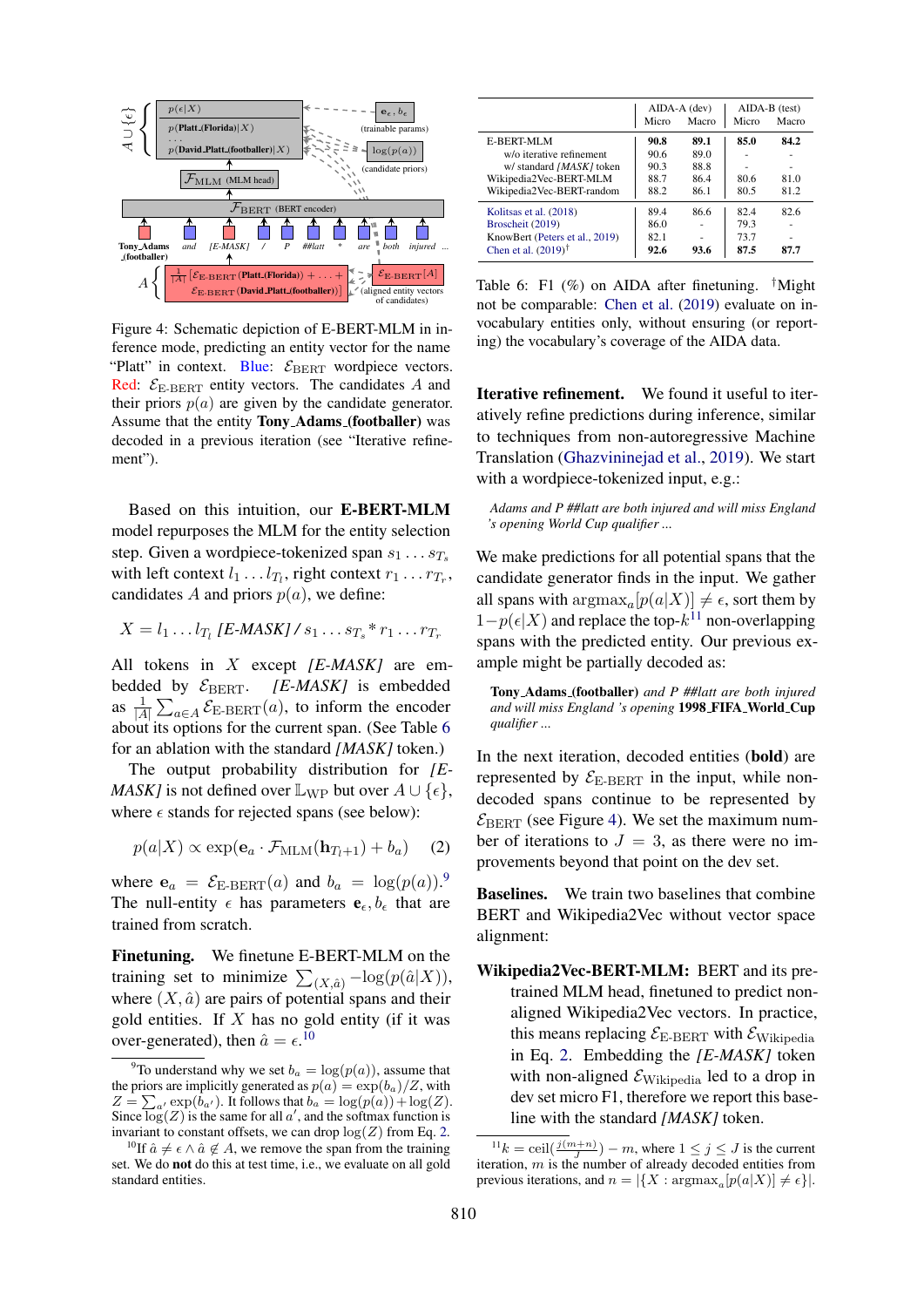<span id="page-8-1"></span>

Figure 5: AIDA dev set micro F1 after every epoch.

# Wikipedia2Vec-BERT-random: Like Wikipedia2Vec-BERT-MLM, but the MLM head is replaced by a randomly initialized layer.

Data. We train and evaluate on AIDA, a news dataset annotated with Wikipedia URLs [\(Hoffart](#page-9-20) [et al.,](#page-9-20) [2011\)](#page-9-20). To ensure coverage of the necessary entities, we include all gold entities and all generator candidates in the entity vocabulary  $\mathbb{L}_{\text{Ent}}$ , even if they fall under the Wikipedia2Vec link threshold (see Section [3.3\)](#page-2-2). While this is based on the unrealistic assumption that we know the contents of the test set in advance, it is necessary for comparability with [Peters et al.](#page-9-1) [\(2019\)](#page-9-1), [Kolitsas et al.](#page-9-21) [\(2018\)](#page-9-21) and [Broscheit](#page-9-19) [\(2019\)](#page-9-19), who also design their entity vocabulary around the data. See Appendix for more details on data and preprocessing. We evaluate strong match F1, i.e., a prediction must have the same start, end and entity (URL) as the gold standard. URLs that redirect to the same Wikipedia page are considered equivalent.

Hyperparameters. We train with Adam and a linear learning rate scheduler (10% warmup) for 10 epochs, and we select the best epoch on the dev set. Peak learning rate and batch size are tuned on the dev set (see Appendix).

<span id="page-8-0"></span>

|                           |      |                  | F1   |
|---------------------------|------|------------------|------|
| <b>E-BERT-MLM</b>         | 21.1 | $61.8$<br>$65.2$ | 31.5 |
| w/ standard [MASK] token  | 23.3 |                  | 34.3 |
| Wikipedia2Vec-BERT-MLM    | 1.3  | 8.3              | 2.3  |
| Wikipedia2Vec-BERT-random |      | 6.8              | 2.2  |

Table 7: AIDA dev set micro precision / recall / F1 (%) before finetuning. Results without iterative refinement.

Results and discussion. Table [6](#page-7-0) shows that E-BERT-MLM is competitive with previous work on AIDA. The aligned entity vectors play a key role in this performance, as they give the model a

good initialization for predicting entities from context. When we remove this initialization by using non-aligned entity vectors (Wikipedia2Vec-BERT baselines), we get worse unsupervised performance (Table [7\)](#page-8-0), slower convergence during finetuning (Figure [5\)](#page-8-1), and a lower final F1 (Table [6\)](#page-7-0).

### 6 Conclusion

We introduced **E-BERT**, an efficient yet effective way of injecting factual knowledge about entities into the BERT pretrained Language Model. We showed how to align Wikipedia2Vec entity vectors with BERT's wordpiece vector space, and how to feed the aligned vectors into BERT as if they were wordpiece vectors. In doing so, we made no changes to the BERT encoder itself. This stands in contrast to other entity-enhanced versions of BERT, such as ERNIE or KnowBert, which add encoder layers and require expensive further pretraining.

We set a new state of the art on LAMA, a recent unsupervised QA benchmark. Furthermore, we presented evidence that the original BERT model sometimes relies on the surface forms of entity names (rather than "true" factual knowledge) for this task. To quantify this effect, we introduced LAMA-UHN, a subset of LAMA where questions with helpful entity names are deleted.

We also showed how to apply E-BERT to two supervised tasks: relation classification and entity linking. On both tasks, we achieve results competitive with or better than existing baselines, but without the need for expensive pretraining.

### Acknowledgements

This research was funded by Siemens AG. We thank our anonymous reviewers for their helpful comments.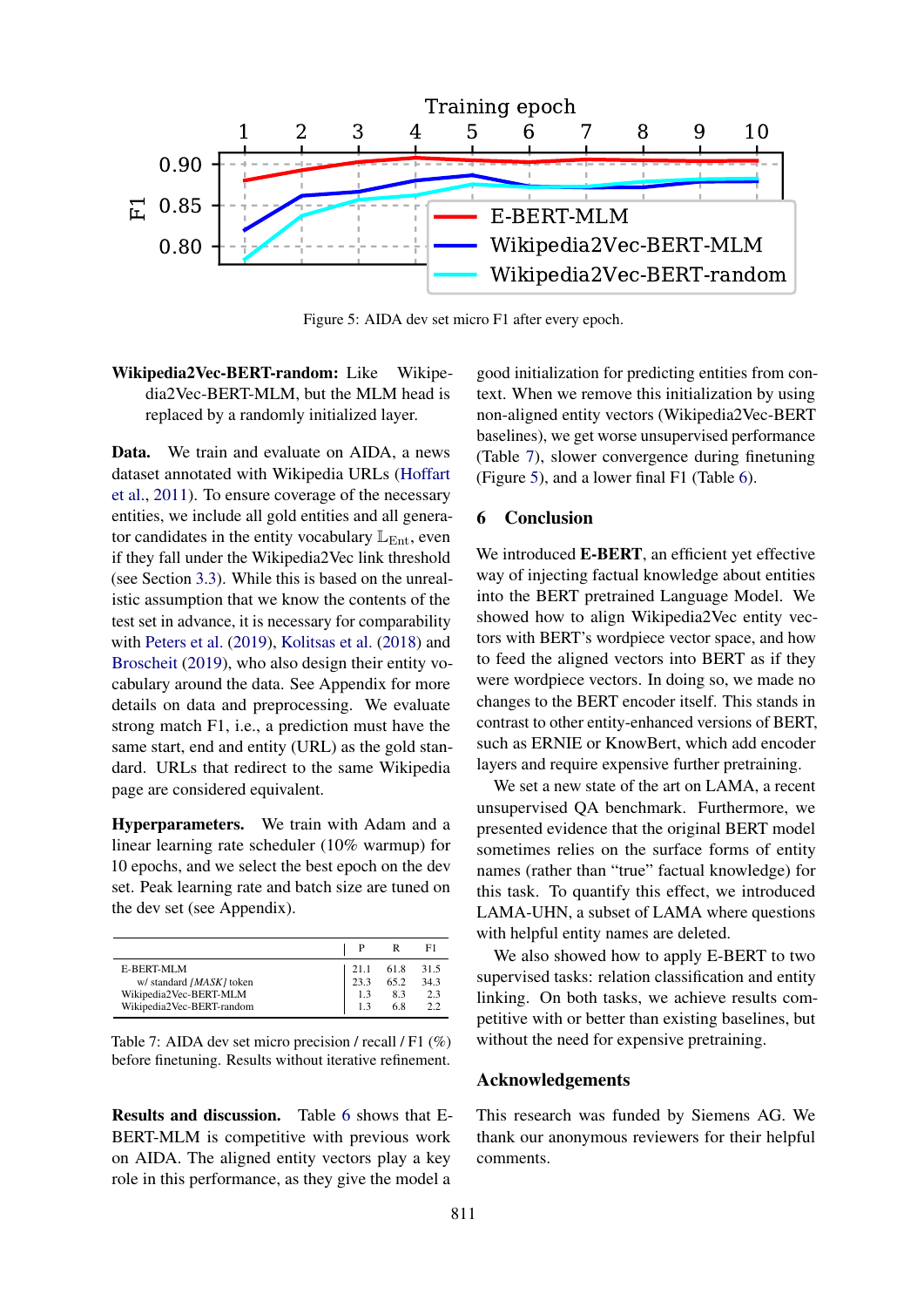### References

- <span id="page-9-19"></span>Samuel Broscheit. 2019. [Investigating entity knowl](https://doi.org/10.18653/v1/K19-1063)[edge in bert with simple neural end-to-end entity](https://doi.org/10.18653/v1/K19-1063) [linking.](https://doi.org/10.18653/v1/K19-1063) In *CoNLL*, pages 677–685, Hong Kong, China.
- <span id="page-9-22"></span>Haotian Chen, Sahil Wadhwa, Xi David Li, and Andrej Zukov-Gregoric. 2019. YELM: End-toend contextualized entity linking. *arXiv preprint arXiv:1911.03834*.
- <span id="page-9-10"></span>Rajarshi Das, Manzil Zaheer, Siva Reddy, and Andrew McCallum. 2017. [Question answering on knowl](https://doi.org/10.18653/v1/p17-2057)[edge bases and text using universal schema and](https://doi.org/10.18653/v1/p17-2057) [memory networks.](https://doi.org/10.18653/v1/p17-2057) In *ACL*, pages 358–365, Vancouver, Canada.
- <span id="page-9-13"></span>Joe Davison, Joshua Feldman, and Alexander M Rush. 2019. [Commonsense knowledge mining from pre](https://doi.org/10.18653/v1/D19-1109)[trained models.](https://doi.org/10.18653/v1/D19-1109) In *EMNLP-IJCNLP*, pages 1173– 1178, Hong Kong, China.
- <span id="page-9-0"></span>Jacob Devlin, Ming-Wei Chang, Kenton Lee, and Kristina Toutanova. 2019. [BERT: Pre-training of](https://doi.org/10.18653/v1/N19-1423) [deep bidirectional transformers for language under](https://doi.org/10.18653/v1/N19-1423)[standing.](https://doi.org/10.18653/v1/N19-1423) In *NAACL-HLT*, pages 4171–4186, Minneapolis, USA.
- <span id="page-9-24"></span>Jesse Dodge, Suchin Gururangan, Dallas Card, Roy Schwartz, and Noah A Smith. 2019. [Show your](https://doi.org/10.18653/v1/d19-1224) [work: Improved reporting of experimental results.](https://doi.org/10.18653/v1/d19-1224) In *EMNLP-IJCNLP*, pages 2185–2194, Hong Kong, China.
- <span id="page-9-16"></span>Hady Elsahar, Pavlos Vougiouklis, Arslen Remaci, Christophe Gravier, Jonathon Hare, Frédérique Laforest, and Elena Simperl. 2018. [T-REx: A large](https://www.aclweb.org/anthology/L18-1544.pdf) [scale alignment of natural language with knowledge](https://www.aclweb.org/anthology/L18-1544.pdf) [base triples.](https://www.aclweb.org/anthology/L18-1544.pdf) In *LREC*, pages 3448–3452, Miyazaki, Japan.
- <span id="page-9-23"></span>Marjan Ghazvininejad, Omer Levy, Yinhan Liu, and Luke Zettlemoyer. 2019. [Mask-Predict: Parallel](https://doi.org/10.18653/v1/D19-1633) [decoding of conditional masked language models.](https://doi.org/10.18653/v1/D19-1633) In *EMNLP-IJCNLP*, pages 6114–6123, Hong Kong, China.
- <span id="page-9-20"></span>Johannes Hoffart, Mohamed Amir Yosef, Ilaria Bordino, Hagen Fürstenau, Manfred Pinkal, Marc Spaniol, Bilyana Taneva, Stefan Thater, and Gerhard Weikum. 2011. Robust disambiguation of named entities in text. In *EMNLP*, pages 782–792, Edinburgh, UK.
- <span id="page-9-14"></span>Zhengbao Jiang, Frank F. Xu, Jun Araki, and Graham Neubig. 2019. How can we know what language models know? *arXiv preprint arXiv:1911.12543*.
- <span id="page-9-18"></span>Diederik P Kingma and Jimmy Ba. 2014. Adam: A method for stochastic optimization. *arXiv preprint arXiv:1412.6980*.
- <span id="page-9-21"></span>Nikolaos Kolitsas, Octavian-Eugen Ganea, and Thomas Hofmann. 2018. [End-to-end neural entity](https://doi.org/10.18653/v1/K18-1050) [linking.](https://doi.org/10.18653/v1/K18-1050) In *CoNLL*, pages 519–529, Brussels, Belgium.
- <span id="page-9-2"></span>Yinhan Liu, Myle Ott, Naman Goyal, Jingfei Du, Mandar Joshi, Danqi Chen, Omer Levy, Mike Lewis, Luke Zettlemoyer, and Veselin Stoyanov. 2019. Roberta: A robustly optimized BERT pretraining approach. *arXiv preprint arXiv:1907.11692*.
- <span id="page-9-17"></span>Christopher D. Manning, Prabhakar Raghavan, and Hinrich Schütze. 2008. *[Introduction to Information](https://doi.org/10.1017/CBO9780511809071) [Retrieval](https://doi.org/10.1017/CBO9780511809071)*. Cambridge University Press.
- <span id="page-9-6"></span>Tomas Mikolov, Kai Chen, Greg Corrado, and Jeffrey Dean. 2013a. Efficient estimation of word representations in vector space. *arXiv preprint arXiv:1301.3781*.
- <span id="page-9-7"></span>Tomas Mikolov, Quoc V Le, and Ilya Sutskever. 2013b. Exploiting similarities among languages for machine translation. *arXiv preprint arXiv:1309.4168*.
- <span id="page-9-1"></span>Matthew E Peters, Mark Neumann, IV Logan, L Robert, Roy Schwartz, Vidur Joshi, Sameer Singh, and Noah A Smith. 2019. [Knowledge enhanced con](https://doi.org/10.18653/v1/D19-1005)[textual word representations.](https://doi.org/10.18653/v1/D19-1005) In *EMNLP-IJCNLP*, Hong Kong, China.
- <span id="page-9-3"></span>Fabio Petroni, Tim Rocktäschel, Patrick Lewis, Anton Bakhtin, Yuxiang Wu, Alexander H Miller, and Sebastian Riedel. 2019. [Language models as knowl](https://doi.org/10.18653/v1/D19-1250)[edge bases?](https://doi.org/10.18653/v1/D19-1250) In *EMNLP-IJCNLP*, Hong Kong, China.
- <span id="page-9-12"></span>Alec Radford, Jeffrey Wu, Rewon Child, David Luan, Dario Amodei, and Ilya Sutskever. 2019. Language models are unsupervised multitask learners. *OpenAI Blog*, 1(8).
- <span id="page-9-15"></span>Timo Schick and Hinrich Schütze. 2019. BERTRAM: Improved word embeddings have big impact on contextualized model performance. *arXiv preprint arXiv:1910.07181*.
- <span id="page-9-8"></span>Samuel L Smith, David HP Turban, Steven Hamblin, and Nils Y Hammerla. 2017. Offline bilingual word vectors, orthogonal transformations and the inverted softmax. In *ICLR*, Toulon, France.
- <span id="page-9-11"></span>Haitian Sun, Bhuwan Dhingra, Manzil Zaheer, Kathryn Mazaitis, Ruslan Salakhutdinov, and William Cohen. 2018. [Open domain question answering using early](https://doi.org/10.18653/v1/d18-1455) [fusion of knowledge bases and text.](https://doi.org/10.18653/v1/d18-1455) In *EMNLP*, pages 4231–4242, Brussels, Belgium.
- <span id="page-9-4"></span>Ashish Vaswani, Noam Shazeer, Niki Parmar, Jakob Uszkoreit, Llion Jones, Aidan N Gomez, Łukasz Kaiser, and Illia Polosukhin. 2017. [Attention is](https://papers.nips.cc/paper/7181-attention-is-all-you-need.pdf) [all you need.](https://papers.nips.cc/paper/7181-attention-is-all-you-need.pdf) In *NeurIPS*, pages 5998–6008, Long Beach, USA.
- <span id="page-9-9"></span>Hai Wang, Dian Yu, Kai Sun, Janshu Chen, and Dong Yu. 2019a. [Improving pre-trained multilingual mod](https://doi.org/10.18653/v1/K19-1030)[els with vocabulary expansion.](https://doi.org/10.18653/v1/K19-1030) In *CoNLL*, pages 316–327, Hong Kong, China.
- <span id="page-9-5"></span>Ruize Wang, Duyu Tang, Nan Duan, Zhongyu Wei, Xuanjing Huang, Cuihong Cao, Daxin Jiang, Ming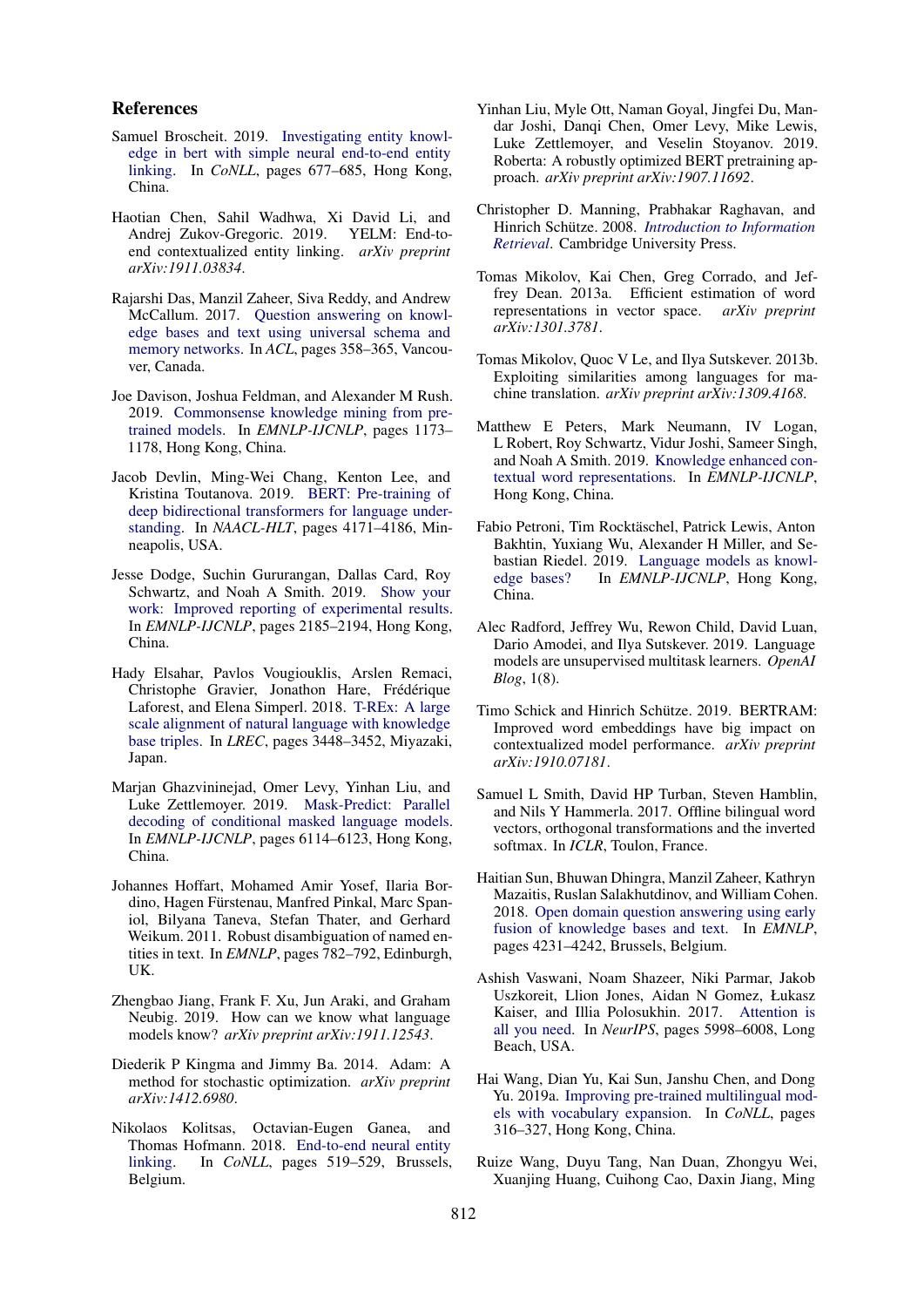Zhou, et al. 2020. K-Adapter: Infusing knowledge into pre-trained models with adapters. *arXiv preprint arXiv:2002.01808*.

- <span id="page-10-3"></span>Wei Wang, Bin Bi, Ming Yan, Chen Wu, Zuyi Bao, Liwei Peng, and Luo Si. 2019b. StructBERT: Incorporating language structures into pre-training for deep language understanding. *arXiv preprint arXiv:1908.04577*.
- <span id="page-10-4"></span>Xiaozhi Wang, Tianyu Gao, Zhaocheng Zhu, Zhiyuan Liu, Juanzi Li, and Jian Tang. 2019c. KEPLER: A unified model for knowledge embedding and pretrained language representation. *arXiv preprint arXiv:1911.06136*.
- <span id="page-10-0"></span>Ikuya Yamada, Hiroyuki Shindo, Hideaki Takeda, and Yoshiyasu Takefuji. 2016. [Joint learning of the em](https://doi.org/10.18653/v1/K16-1025)[bedding of words and entities for named entity dis](https://doi.org/10.18653/v1/K16-1025)[ambiguation.](https://doi.org/10.18653/v1/K16-1025) In *CoNLL*, Berlin, Germany.
- <span id="page-10-2"></span>Zhilin Yang, Zihang Dai, Yiming Yang, Jaime Carbonell, Ruslan Salakhutdinov, and Quoc V Le. 2019. XLNet: Generalized autoregressive pretraining for language understanding. In *NeurIPS*, pages 5754– 5764.
- <span id="page-10-1"></span>Zhengyan Zhang, Xu Han, Zhiyuan Liu, Xin Jiang, Maosong Sun, and Qun Liu. 2019. [ERNIE: En](https://doi.org/10.18653/v1/P19-1139)[hanced language representation with informative en](https://doi.org/10.18653/v1/P19-1139)[tities.](https://doi.org/10.18653/v1/P19-1139) In *ACL*, pages 1441–1451, Florence, Italy.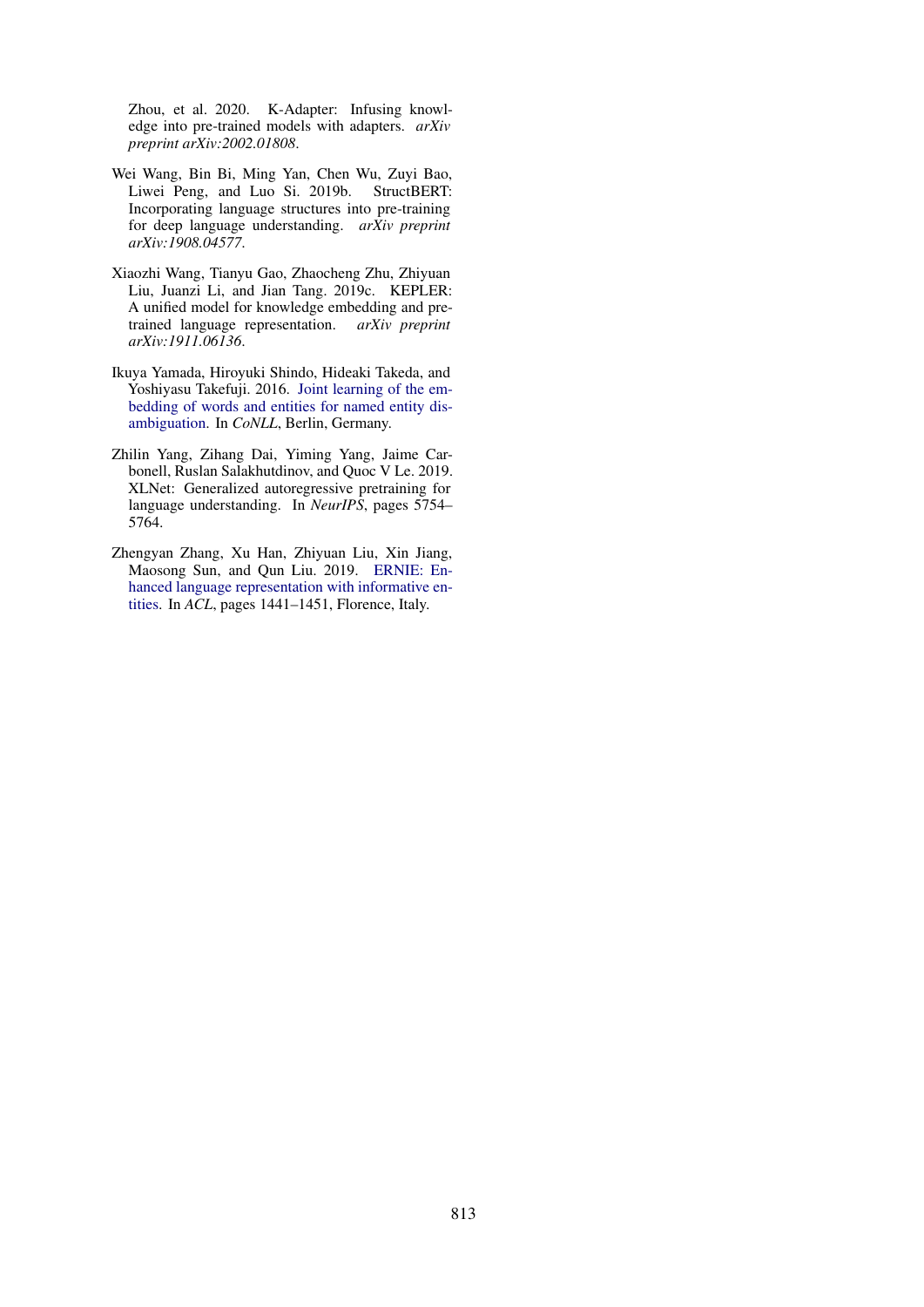# E-BERT: Efficient-Yet-Effective Entity Embeddings for BERT (Appendix)

# Unsupervised QA (LAMA)

### Data

We downloaded the LAMA dataset from [https://](https://dl.fbaipublicfiles.com/LAMA/data.zip) [dl.fbaipublicfiles.com/LAMA/data.zip](https://dl.fbaipublicfiles.com/LAMA/data.zip). We use the LAMA-T-REx and LAMA-Google-RE relations, which are aimed at factual knowledge. Table [10](#page-13-0) shows results on indiviual relations, as well as the number of questions per relation before and after applying the LAMA-UHN heuristics.

### Preprocessing

As mentioned in Section [4.1,](#page-2-7) we do not use LAMA's oracle entity IDs. Instead, we map surface forms to entity IDs via the Wikidata query API (<https://query.wikidata.org>). For example, to look up *Jean Marais*:

```
SELECT ?id ?str WHERE {
  ?id rdfs:label ?str .
  VALUES ?str { 'Jean Marais'@en } .
 FILTER((LANG(?str)) = 'en') .
}
```
If more than one Wikidata ID is returned, we select the lowest one. We then map Wikidata IDs to the corresponding Wikipedia URLs:

```
SELECT ?id ?wikiurl WHERE {
 VALUES ?id { wd:Q168359 } .
  ?wikiurl schema:about ?id .
  ?wikiurl schema:inLanguage 'en' .
  FILTER REGEX(str(?wikiurl),
         '.*en.wikipedia.org.*') .
}
```
# Relation classification

### Data

The RC dataset, which is a subset of the FewRel corpus, was compiled by [Zhang et al.](#page-10-1) [\(2019\)](#page-10-1). We downloaded it from [https://cloud.tsinghua.](https://cloud.tsinghua.edu.cn/f/32668247e4fd4f9789f2/) [edu.cn/f/32668247e4fd4f9789f2/](https://cloud.tsinghua.edu.cn/f/32668247e4fd4f9789f2/). Table [8](#page-12-0) shows dataset statistics.

### Preprocessing

The dataset contains sentences with annotated subject and object entity mentions, their oracle entity IDs and their relation (which must be predicted). We use the BERT wordpiece tokenizer to tokenize the sentence and insert special wordpieces to mark the entity mentions: *#* for subjects and *\$* for objects. Then, we insert the entity IDs. For example, an input to E-BERT-concat would look like this:

*[CLS] Taylor was later part of the ensemble cast in MGM 's classic \$ World War II / World War II \$ drama " # Battleground (film) / Battle ##ground # " ( 1949 ) . [SEP]*

We use the oracle entity IDs of the dataset, which are also used by ERNIE [\(Zhang et al.,](#page-10-1) [2019\)](#page-10-1).

### Hyperparameters

We tune peak learning rate and number of epochs on the dev set (selection criterion: macro F1). We do a full search over the same hyperparameter space as [Zhang et al.](#page-10-1) [\(2019\)](#page-10-1):

Learning rate:  $[2 \cdot 10^{-5}, 3 \cdot 10^{-5}, 5 \cdot 10^{-5}]$ 

Number of epochs: [3, 4, 5, 6, 7, 8, 9, 10]

The best configuration for E-BERT-concat is marked in bold. Figure [6](#page-12-1) shows expected maximum performance as a function of the number of evaluated configurations [\(Dodge et al.,](#page-9-24) [2019\)](#page-9-24).

### Entity linking (AIDA)

### Data

We downloaded the AIDA dataset from:

- [https://allennlp.s3-us-west-2.](https://allennlp.s3-us-west-2.amazonaws.com/knowbert/wiki_entity_linking/aida_train.txt) [amazonaws.com/knowbert/wiki\\_entity\\_](https://allennlp.s3-us-west-2.amazonaws.com/knowbert/wiki_entity_linking/aida_train.txt) [linking/aida\\_train.txt](https://allennlp.s3-us-west-2.amazonaws.com/knowbert/wiki_entity_linking/aida_train.txt)
- [https://allennlp.s3-us-west-2.](https://allennlp.s3-us-west-2.amazonaws.com/knowbert/wiki_entity_linking/aida_dev.txt) [amazonaws.com/knowbert/wiki\\_entity\\_](https://allennlp.s3-us-west-2.amazonaws.com/knowbert/wiki_entity_linking/aida_dev.txt) [linking/aida\\_dev.txt](https://allennlp.s3-us-west-2.amazonaws.com/knowbert/wiki_entity_linking/aida_dev.txt)
- [https://allennlp.s3-us-west-2.](https://allennlp.s3-us-west-2.amazonaws.com/knowbert/wiki_entity_linking/aida_test.txt) [amazonaws.com/knowbert/wiki\\_entity\\_](https://allennlp.s3-us-west-2.amazonaws.com/knowbert/wiki_entity_linking/aida_test.txt) [linking/aida\\_test.txt](https://allennlp.s3-us-west-2.amazonaws.com/knowbert/wiki_entity_linking/aida_test.txt)

### **Preprocessing**

Each AIDA file contains documents with annotated entity spans (which must be predicted). The documents are already whitespace tokenized, and we further tokenize words into wordpieces with the standard BERT tokenizer. If a document is too long (length  $> 512$ ), we split it into smaller chunks by (a) finding the sentence boundary that is closest to the document midpoint, (b) splitting the document, and (c) repeating this process recursively until all chunks are short enough. Table [9](#page-12-2) shows dataset statistics.

#### Hyperparameters

We tune batch size and peak learning rate on the AIDA dev set (selection criterion: strong match micro F1). We do a full search over the following hyperparameter space: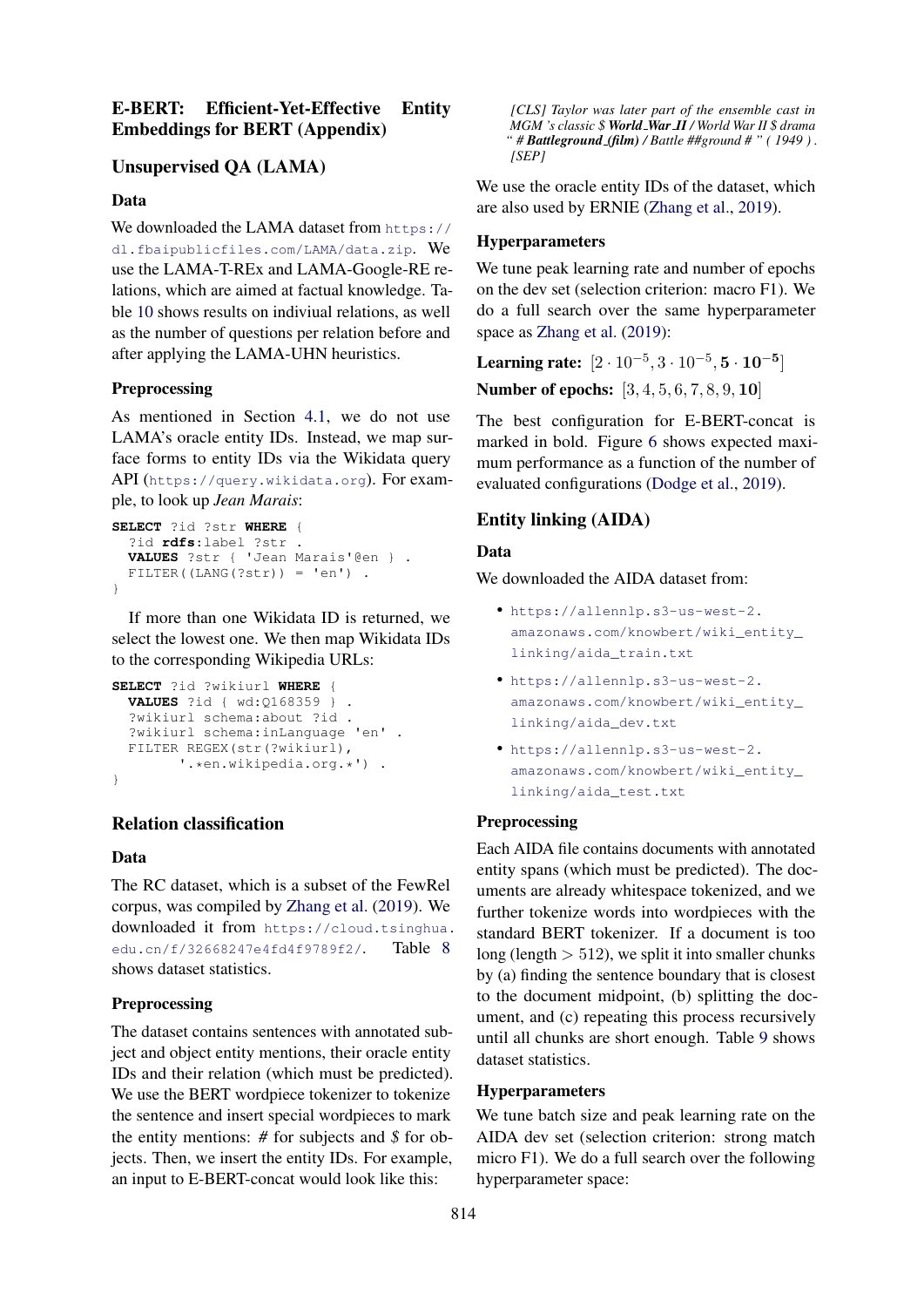# Batch size: [16, 32, 64, 128] Learning rate:  $[2 \cdot 10^{-5}, 3 \cdot 10^{-5}, 5 \cdot 10^{-5}]$

The best configuration for E-BERT-MLM is marked in bold. Figure [7](#page-12-3) shows expected maximum performance as a function of the number of evaluated configurations [\(Dodge et al.,](#page-9-24) [2019\)](#page-9-24).

<span id="page-12-0"></span>

| # relations<br># unique entities    | 80<br>54648 |              |              |
|-------------------------------------|-------------|--------------|--------------|
|                                     | train       | dev          | test         |
| # samples<br># samples per relation | 8000<br>100 | 16000<br>200 | 16000<br>200 |

Table 8: Relation classification dataset statistics.

<span id="page-12-2"></span>

| # unique gold entities<br># unique candidate entities | 5574<br>463663 |       |       |
|-------------------------------------------------------|----------------|-------|-------|
|                                                       | train          | dev   | test. |
| # documents                                           | 946            | 216   | 231   |
| # documents (after chunking)                          | 1111           | 276   | 271   |
| # potential spans (candidate generator)               | 153103         | 38012 | 34936 |
| # gold entities                                       | 18454          | 4778  | 4478  |

Table 9: Entity linking (AIDA) dataset statistics.

<span id="page-12-1"></span>

Figure 6: Relation classification: Expected maximum macro F1 (dev set) as a function of the number of hyperparameter configurations.

<span id="page-12-3"></span>

Figure 7: Entity linking: Expected maximum micro F1 (dev set) as a function of the number of hyperparameter configurations.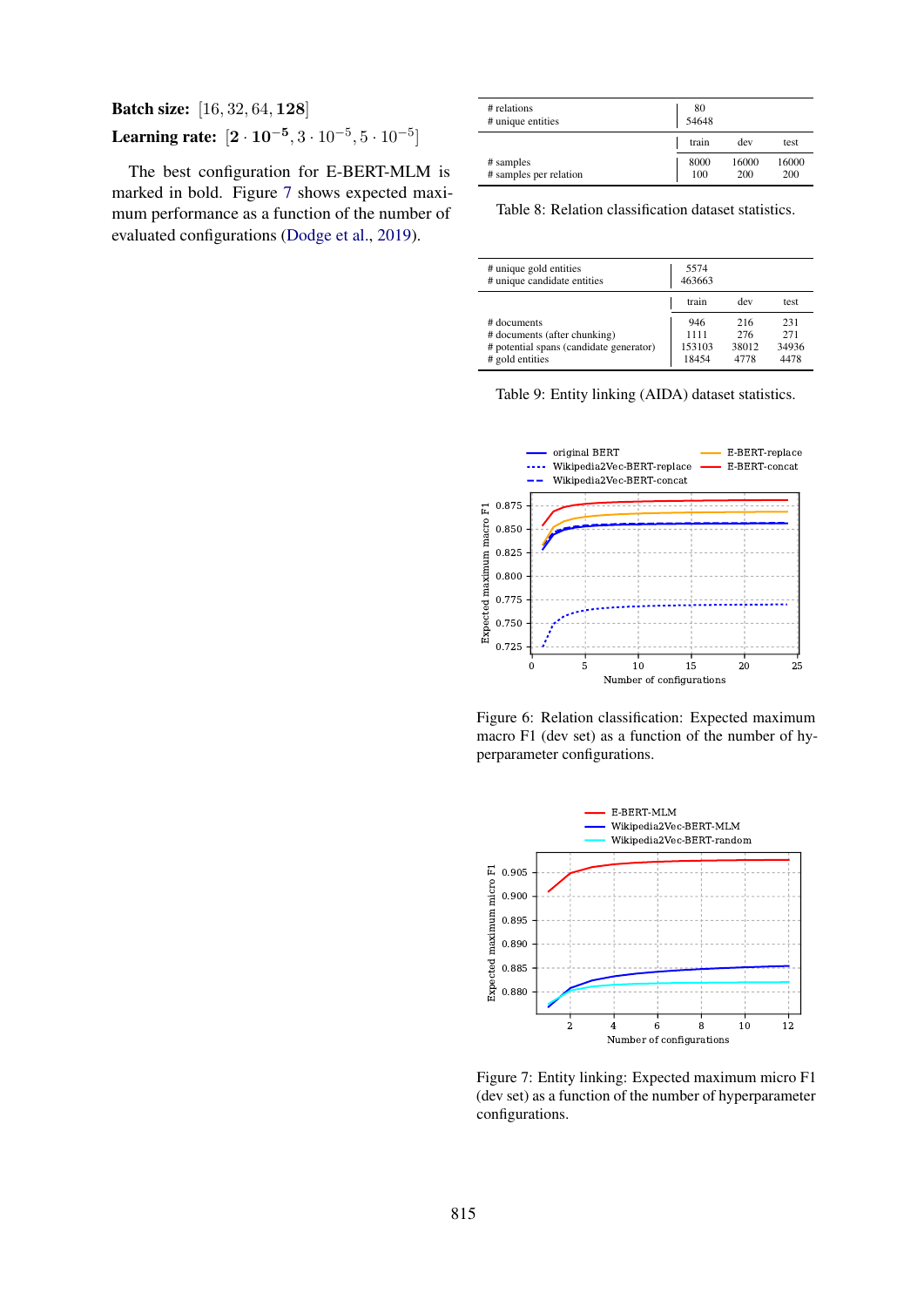<span id="page-13-0"></span>

|                                                          | Model size:                                  |                         |                          | <b>BASE</b>       |                   |                   |                         | LARGE              |                   |                        |
|----------------------------------------------------------|----------------------------------------------|-------------------------|--------------------------|-------------------|-------------------|-------------------|-------------------------|--------------------|-------------------|------------------------|
| Relation (dataset)                                       | Model                                        | original<br><b>BERT</b> | <b>E-BERT</b><br>replace | E-BERT-<br>concat | <b>ERNIE</b>      | Know-<br>Bert     | original<br><b>BERT</b> | E-BERT-<br>replace | E-BERT-<br>concat | number of<br>questions |
| <b>T-REx:P17</b>                                         | (0, original LAMA)                           | 31.3                    | 53.7                     | 52.4              | 55.3              | 23.7              | 36.5                    | 43.3               | 42.8              | 930                    |
| <b>T-REx:P17</b>                                         | (1)                                          | 31.0                    | 55.0                     | 53.3              | 55.5              | 23.2              | 36.2                    | 44.5               | 43.3              | 885                    |
| <b>T-REx:P17</b>                                         | $(2, LAMA-UHN)$                              | 31.0                    | 55.0                     | 53.3              | 55.5              | 23.2              | 36.2                    | 44.5               | 43.3              | 885                    |
| T-REx:P19                                                | (0, original LAMA)                           | 21.1                    | 26.4                     | 28.1              | 28.7              | 23.3              | 22.2                    | 24.6               | 25.3              | 944                    |
| T-REx:P19                                                | (1)                                          | 20.6                    | 26.5                     | 27.5              | 28.2              | 22.9              | 21.8                    | 24.5               | 24.8              | 933                    |
| T-REx:P19                                                | $(2, LAMA-UHN)$                              | 9.8                     | 20.3                     | 18.7              | 19.4              | 12.2              | 11.7                    | 18.1               | 15.5              | 728                    |
| <b>T-REx:P20</b>                                         | (0, original LAMA)                           | 27.9                    | 29.7                     | 35.8              | 16.6              | 31.1              | 31.7                    | 37.1               | 33.5              | 953                    |
| <b>T-REx:P20</b>                                         | (1)                                          | 28.2                    | 29.9                     | 36.0              | 16.5              | 31.0              | 32.0                    | 37.2               | 33.8              | 944                    |
| <b>T-REx:P20</b>                                         | $(2, LAMA-UHN)$                              | 15.5                    | 21.5                     | 23.3              | 8.4               | 20.0              | 18.9                    | 27.3               | 22.6              | 656                    |
| <b>T-REx:P27</b><br><b>T-REx:P27</b>                     | (0, original LAMA)<br>(1)<br>$(2, LAMA-UHN)$ | 0.0<br>0.0<br>0.0       | 0.0<br>0.0<br>0.0        | 0.1<br>0.1<br>0.2 | 0.0<br>0.0<br>0.0 | 0.1<br>0.1<br>0.1 | 0.0<br>0.0<br>0.0       | 0.0<br>0.0<br>0.0  | 0.1<br>0.1<br>0.2 | 966<br>945<br>423      |
| <b>T-REx:P27</b><br><b>T-REx:P30</b><br><b>T-REx:P30</b> | (0, original LAMA)<br>(1)                    | 25.4<br>25.1            | 69.9<br>70.3             | 69.8<br>69.9      | 66.8<br>66.6      | 24.0<br>23.9      | 28.0<br>27.5            | 75.0<br>75.0       | 60.4<br>60.3      | 975<br>963             |
| <b>T-REx:P30</b>                                         | $(2, LAMA-UHN)$                              | 25.1                    | 70.3                     | 69.9              | 66.6              | 23.9              | 27.5                    | 75.0               | 60.3              | 963                    |
| T-REx:P31                                                | (0, original LAMA)                           | 36.7                    | 25.5                     | 46.9              | 43.7              | 18.7              | 30.2                    | 12.3               | 16.1              | 922                    |
| <b>T-REx:P31</b>                                         | (1)                                          | 21.1                    | 28.4                     | 35.8              | 30.3              | 12.4              | 16.3                    | 9.9                | 9.8               | 564                    |
| T-REx:P31                                                | $(2, LAMA-UHN)$                              | 21.1                    | 28.4                     | 35.8              | 30.3              | 12.4              | 16.3                    | 9.9                | 9.8               | 564                    |
| <b>T-REx:P36</b>                                         | (0, original LAMA)                           | 62.2                    | 42.1                     | 61.6              | 57.3              | 62.2              | 67.0                    | 44.7               | 66.0              | 703                    |
| T-REx:P36                                                | (1)                                          | 51.5                    | 41.9                     | 53.9              | 45.9              | 51.7              | 57.5                    | 43.8               | 58.8              | 534                    |
| <b>T-REx:P36</b>                                         | $(2, LAMA-UHN)$                              | 51.5                    | 41.9                     | 53.9              | 45.9              | 51.7              | 57.5                    | 43.8               | 58.8              | 534                    |
| <b>T-REx:P37</b>                                         | (0, original LAMA)                           | 54.6                    | 51.2                     | 56.5              | 60.2              | 53.1              | 61.5                    | 54.3               | 62.7              | 966                    |
| <b>T-REx:P37</b>                                         | (1)                                          | 52.9                    | 51.6                     | 55.5              | 59.4              | 51.9              | 60.5                    | 54.2               | 62.1              | 924                    |
| <b>T-REx:P37</b>                                         | $(2, LAMA-UHN)$                              | 52.9                    | 51.6                     | 55.5              | 59.4              | 51.9              | 60.5                    | 54.2               | 62.1              | 924                    |
| <b>T-REx:P39</b>                                         | (0, original LAMA)                           | 8.0                     | 22.9                     | 22.5              | 17.0              | 17.2              | 4.7                     | 8.1                | 8.6               | 892                    |
| <b>T-REx:P39</b>                                         | (1)                                          | 7.5                     | 23.0                     | 22.3              | 17.1              | 16.5              | 4.6                     | 8.1                | 8.5               | 878                    |
| <b>T-REx:P39</b>                                         | $(2, LAMA-UHN)$                              | 7.5                     | 23.0                     | 22.3              | 17.1              | 16.5              | 4.6                     | 8.1                | 8.5               | 878                    |
| T-REx:P47                                                | (0, original LAMA)                           | 13.7                    | 8.9                      | 10.8              | 9.8               | 14.0              | 18.2                    | 15.1               | 15.9              | 922                    |
| <b>T-REx:P47</b>                                         | (1)                                          | 13.6                    | 9.1                      | 10.7              | 9.6               | 13.9              | 18.6                    | 15.2               | 15.9              | 904                    |
| <b>T-REx:P47</b>                                         | $(2, LAMA-UHN)$                              | 13.6                    | 9.1                      | 10.7              | 9.6               | 13.9              | 18.6                    | 15.2               | 15.9              | 904                    |
| T-REx:P101                                               | (0, original LAMA)                           | 9.9                     | 37.8                     | 40.8              | 16.7              | 12.2              | 11.5                    | 37.8               | 36.1              | 696                    |
| T-REx:P101                                               | (1)                                          | 9.5                     | 38.2                     | 40.9              | 16.1              | 11.4              | 10.8                    | 38.0               | 35.8              | 685                    |
| T-REx:P101                                               | $(2, LAMA-UHN)$                              | 9.5                     | 38.2                     | 40.9              | 16.1              | 11.4              | 10.8                    | 38.0               | 35.8              | 685                    |
| T-REx:P103                                               | (0, original LAMA)                           | 72.2                    | 85.8                     | 86.8              | 85.5              | 73.4              | 78.2                    | 84.4               | 84.9              | 977                    |
| T-REx:P103                                               | (1)                                          | 72.1                    | 85.7                     | 86.8              | 85.4              | 73.3              | 78.2                    | 84.4               | 84.9              | 975                    |
| T-REx:P103                                               | $(2, LAMA-UHN)$                              | 45.8                    | 81.9                     | 74.7              | 83.6              | 72.2              | 58.6                    | 81.2               | 71.1              | 415                    |
| T-REx:P106                                               | (0, original LAMA)                           | 0.6                     | 6.5                      | 5.4               | 8.4               | 1.6               | 0.6                     | 4.3                | 2.1               | 958                    |
| T-REx:P106                                               | (1)                                          | 0.6                     | 6.5                      | 5.4               | 8.4               | 1.6               | 0.6                     | 4.3                | 2.1               | 958                    |
| <b>T-REx:P106</b>                                        | $(2, LAMA-UHN)$                              | 0.6                     | 6.5                      | 5.4               | 8.4               | 1.6               | 0.6                     | 4.3                | 2.1               | 958                    |
| <b>T-REx:P108</b>                                        | (0, original LAMA)                           | 6.8                     | 9.9                      | 23.2              | 14.1              | 10.7              | 1.6                     | 11.7               | 15.9              | 383                    |
| <b>T-REx:P108</b>                                        | (1)                                          | 6.5                     | 9.9                      | 23.0              | 13.9              | 10.5              | 1.3                     | 11.8               | 16.0              | 382                    |
| <b>T-REx:P108</b>                                        | $(2, LAMA-UHN)$                              | 6.5                     | 9.9                      | 23.0              | 13.9              | 10.5              | 1.3                     | 11.8               | 16.0              | 382                    |
| T-REx:P127                                               | (0, original LAMA)                           | 34.8                    | 24.0                     | 34.9              | 36.2              | 31.4              | 34.8                    | 25.3               | 35.8              | 687                    |
| T-REx:P127                                               | (1)                                          | 14.2                    | 19.7                     | 23.5              | 17.1              | 15.5              | 14.6                    | 21.1               | 24.6              | 451                    |
| T-REx:P127                                               | $(2, LAMA-UHN)$                              | 14.2                    | 19.7                     | 23.5              | 17.1              | 15.5              | 14.6                    | 21.1               | 24.6              | 451                    |

Table 10: Mean Hits@1 and number of questions per LAMA relation. 0: original LAMA dataset, 1: after applying heuristic 1 (string match filter), 2: after applying both heuristics (LAMA-UHN).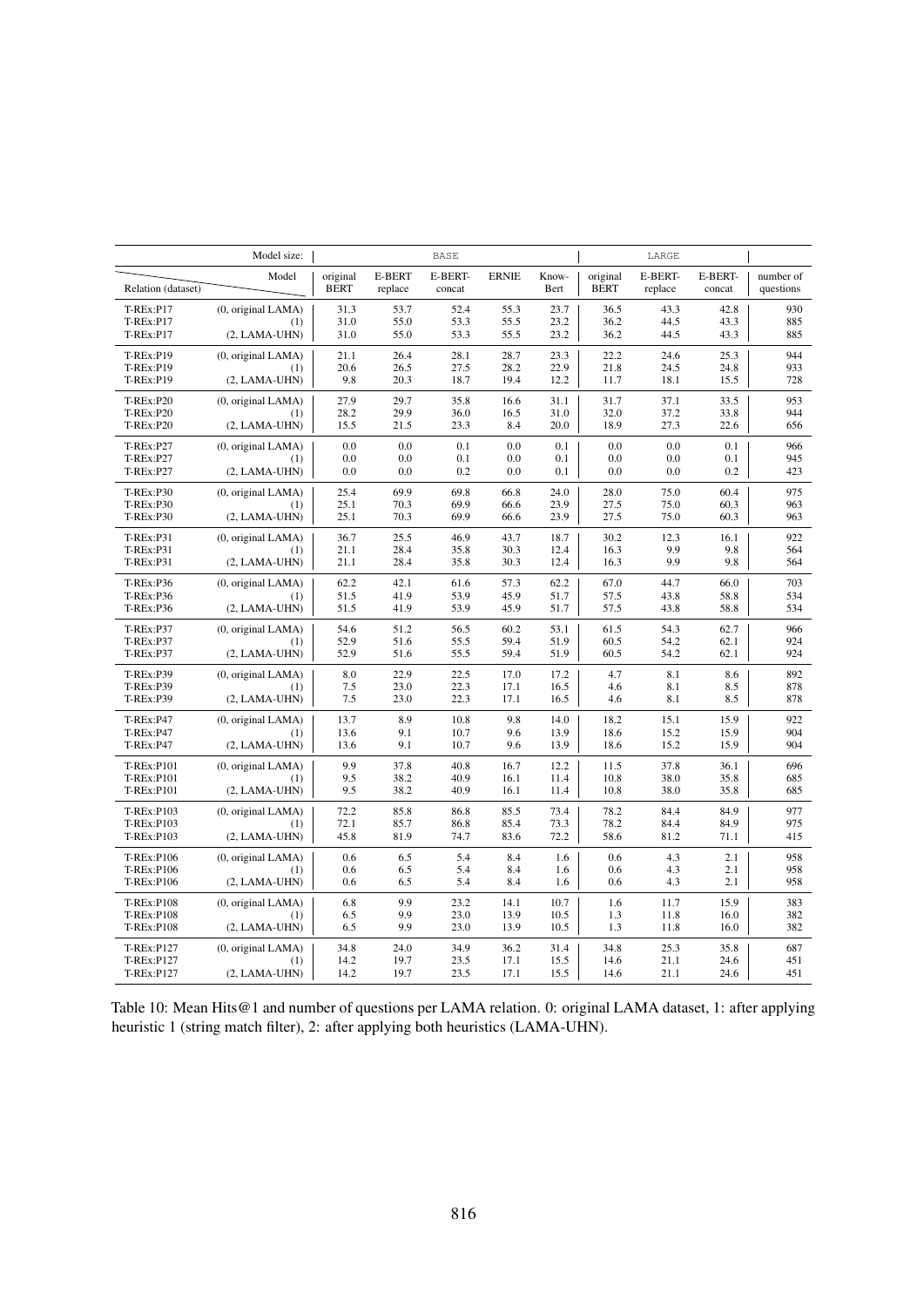|                    | Model size:        |                         |                          | <b>BASE</b>       |              |               |                         | LARGE              |                   |                        |
|--------------------|--------------------|-------------------------|--------------------------|-------------------|--------------|---------------|-------------------------|--------------------|-------------------|------------------------|
| Relation (dataset) | Model              | original<br><b>BERT</b> | <b>E-BERT</b><br>replace | E-BERT-<br>concat | <b>ERNIE</b> | Know-<br>Bert | original<br><b>BERT</b> | E-BERT-<br>replace | E-BERT-<br>concat | number of<br>questions |
| T-REx:P131         | (0, original LAMA) | 23.3                    | 33.4                     | 36.4              | 37.3         | 27.7          | 26.3                    | 31.4               | 37.2              | 881                    |
| T-REx:P131         | (1)                | 16.7                    | 32.0                     | 33.9              | 32.7         | 21.5          | 20.1                    | 31.0               | 33.4              | 706                    |
| T-REx:P131         | $(2, LAMA-UHN)$    | 16.7                    | 32.0                     | 33.9              | 32.7         | 21.5          | 20.1                    | 31.0               | 33.4              | 706                    |
| T-REx:P136         | (0, original LAMA) | 0.8                     | 5.2                      | 9.1               | 0.6          | 0.6           | 1.3                     | 6.9                | 13.1              | 931                    |
| T-REx:P136         | (1)                | 0.2                     | 5.1                      | 8.7               | 0.2          | 0.1           | 0.2                     | 6.9                | 12.2              | 913                    |
| T-REx:P136         | $(2, LAMA-UHN)$    | 0.2                     | 5.1                      | 8.7               | 0.2          | 0.1           | 0.2                     | 6.9                | 12.2              | 913                    |
| T-REx:P138         | (0, original LAMA) | 61.6                    | 8.8                      | 26.5              | 0.2          | 63.7          | 45.1                    | 2.6                | 24.0              | 645                    |
| T-REx:P138         | (1)                | 5.0                     | 10.0                     | 8.8               | 0.0          | 6.9           | 4.4                     | 4.4                | 6.2               | 160                    |
| <b>T-REx:P138</b>  | $(2, LAMA-UHN)$    | 5.0                     | 10.0                     | 8.8               | 0.0          | 6.9           | 4.4                     | 4.4                | 6.2               | 160                    |
| T-REx:P140         | (0, original LAMA) | 0.6                     | 0.6                      | 1.1               | 0.0          | 0.8           | 0.6                     | 1.1                | 0.6               | 473                    |
| T-REx:P140         | (1)                | 0.4                     | 0.6                      | 0.9               | 0.0          | 0.6           | 0.4                     | 0.9                | 0.4               | 467                    |
| T-REx:P140         | $(2, LAMA-UHN)$    | 0.4                     | 0.6                      | 0.9               | 0.0          | 0.6           | 0.4                     | 0.9                | 0.4               | 467                    |
| T-REx:P159         | (0, original LAMA) | 32.4                    | 30.3                     | 48.3              | 41.8         | 36.8          | 34.7                    | 22.3               | 45.2              | 967                    |
| T-REx:P159         | (1)                | 23.1                    | 31.6                     | 41.9              | 34.4         | 28.7          | 25.6                    | 20.9               | 37.8              | 843                    |
| T-REx:P159         | $(2, LAMA-UHN)$    | 23.1                    | 31.6                     | 41.9              | 34.4         | 28.7          | 25.6                    | 20.9               | 37.8              | 843                    |
| T-REx:P176         | (0, original LAMA) | 85.6                    | 41.6                     | 74.6              | 81.8         | 90.0          | 87.5                    | 36.6               | 81.3              | 982                    |
| T-REx:P176         | (1)                | 31.4                    | 42.9                     | 51.8              | 26.2         | 51.3          | 40.8                    | 44.5               | 57.1              | 191                    |
| T-REx:P176         | $(2, LAMA-UHN)$    | 31.4                    | 42.9                     | 51.8              | 26.2         | 51.3          | 40.8                    | 44.5               | 57.1              | 191                    |
| T-REx:P178         | (0, original LAMA) | 62.8                    | 49.8                     | 66.6              | 60.1         | 70.3          | 70.8                    | 51.2               | 69.4              | 592                    |
| T-REx:P178         | (1)                | 40.7                    | 42.6                     | 51.6              | 36.9         | 52.2          | 53.6                    | 51.1               | 57.7              | 366                    |
| T-REx:P178         | $(2, LAMA-UHN)$    | 40.7                    | 42.6                     | 51.6              | 36.9         | 52.2          | 53.6                    | 51.1               | 57.7              | 366                    |
| T-REx:P190         | (0, original LAMA) | 2.4                     | 2.9                      | 2.5               | 2.6          | 2.8           | 2.3                     | 2.3                | 2.8               | 995                    |
| T-REx:P190         | (1)                | 1.5                     | 2.4                      | 1.6               | 1.6          | 2.0           | 1.7                     | 1.9                | 2.3               | 981                    |
| T-REx:P190         | $(2, LAMA-UHN)$    | 1.5                     | 2.4                      | 1.6               | 1.6          | 2.0           | 1.7                     | 1.9                | 2.3               | 981                    |
| T-REx:P264         | (0, original LAMA) | 9.6                     | 30.5                     | 33.6              | 13.3         | 21.2          | 8.2                     | 23.1               | 15.6              | 429                    |
| T-REx:P264         | (1)                | 9.6                     | 30.6                     | 33.4              | 13.3         | 21.3          | 8.2                     | 23.1               | 15.7              | 428                    |
| T-REx:P264         | $(2, LAMA-UHN)$    | 9.6                     | 30.6                     | 33.4              | 13.3         | 21.3          | 8.2                     | 23.1               | 15.7              | 428                    |
| T-REx:P276         | (0, original LAMA) | 41.5                    | 23.8                     | 47.7              | 48.4         | 43.3          | 43.8                    | 23.1               | 51.8              | 959                    |
| T-REx:P276         | (1)                | 19.8                    | 26.1                     | 31.7              | 27.0         | 20.6          | 23.4                    | 25.0               | 36.0              | 625                    |
| T-REx:P276         | $(2, LAMA-UHN)$    | 19.8                    | 26.1                     | 31.7              | 27.0         | 20.6          | 23.4                    | 25.0               | 36.0              | 625                    |
| T-REx:P279         | (0, original LAMA) | 30.7                    | 14.7                     | 30.7              | 29.4         | 31.6          | 33.5                    | 15.5               | 29.8              | 963                    |
| T-REx:P279         | (1)                | 3.8                     | 8.6                      | 8.0               | 4.6          | 5.3           | 6.8                     | 8.6                | 10.1              | 474                    |
| T-REx:P279         | $(2, LAMA-UHN)$    | 3.8                     | 8.6                      | 8.0               | 4.6          | 5.3           | 6.8                     | 8.6                | 10.1              | 474                    |
| T-REx:P361         | (0, original LAMA) | 23.6                    | 19.6                     | 23.0              | 25.8         | 26.6          | 27.4                    | 22.3               | 25.4              | 932                    |
| T-REx:P361         | (1)                | 12.6                    | 17.9                     | 17.7              | 13.7         | 15.3          | 18.5                    | 20.2               | 22.0              | 633                    |
| T-REx:P361         | $(2, LAMA-UHN)$    | 12.6                    | 17.9                     | 17.7              | 13.7         | 15.3          | 18.5                    | 20.2               | 22.0              | 633                    |
| T-REx:P364         | (0, original LAMA) | 44.5                    | 61.7                     | 64.0              | 48.0         | 40.9          | 51.1                    | 60.6               | 61.3              | 856                    |
| T-REx:P364         | (1)                | 43.5                    | 61.7                     | 63.5              | 47.4         | 40.0          | 50.7                    | 60.5               | 61.2              | 841                    |
| T-REx:P364         | $(2, LAMA-UHN)$    | 43.5                    | 61.7                     | 63.5              | 47.4         | 40.0          | 50.7                    | 60.5               | 61.2              | 841                    |
| T-REx:P407         | (0, original LAMA) | 59.2                    | 68.0                     | 68.8              | 53.8         | 60.1          | 62.1                    | 57.9               | 56.3              | 877                    |
| T-REx:P407         | (1)                | 57.6                    | 69.5                     | 67.9              | 53.1         | 58.6          | 61.0                    | 59.0               | 55.2              | 834                    |
| T-REx:P407         | $(2, LAMA-UHN)$    | 57.6                    | 69.5                     | 67.9              | 53.1         | 58.6          | 61.0                    | 59.0               | 55.2              | 834                    |
| T-REx:P413         | (0, original LAMA) | 0.5                     | 0.1                      | 0.0               | 0.0          | 41.7          | 4.1                     | 14.0               | 7.0               | 952                    |
| T-REx:P413         | (1)                | 0.5                     | 0.1                      | 0.0               | 0.0          | 41.7          | 4.1                     | 14.0               | 7.0               | 952                    |
| T-REx:P413         | $(2, LAMA-UHN)$    | 0.5                     | 0.1                      | 0.0               | 0.0          | 41.7          | 4.1                     | 14.0               | 7.0               | 952                    |

Table 11: Mean Hits@1 and number of questions per LAMA relation (cont'd). 0: original LAMA dataset, 1: after applying heuristic 1 (string match filter), 2: after applying both heuristics (LAMA-UHN).